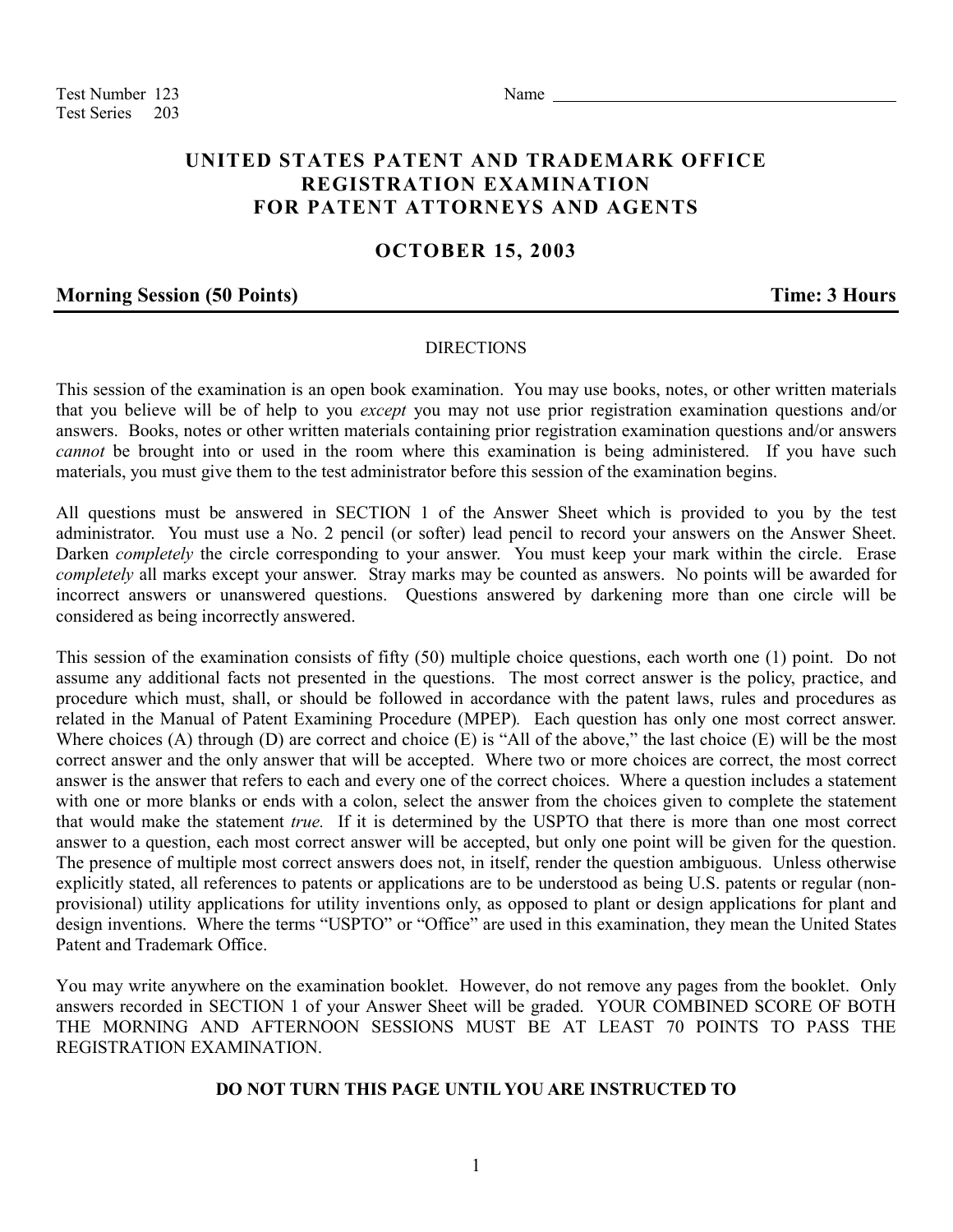THIS PAGE INTENTIONALLY LEFT BLANK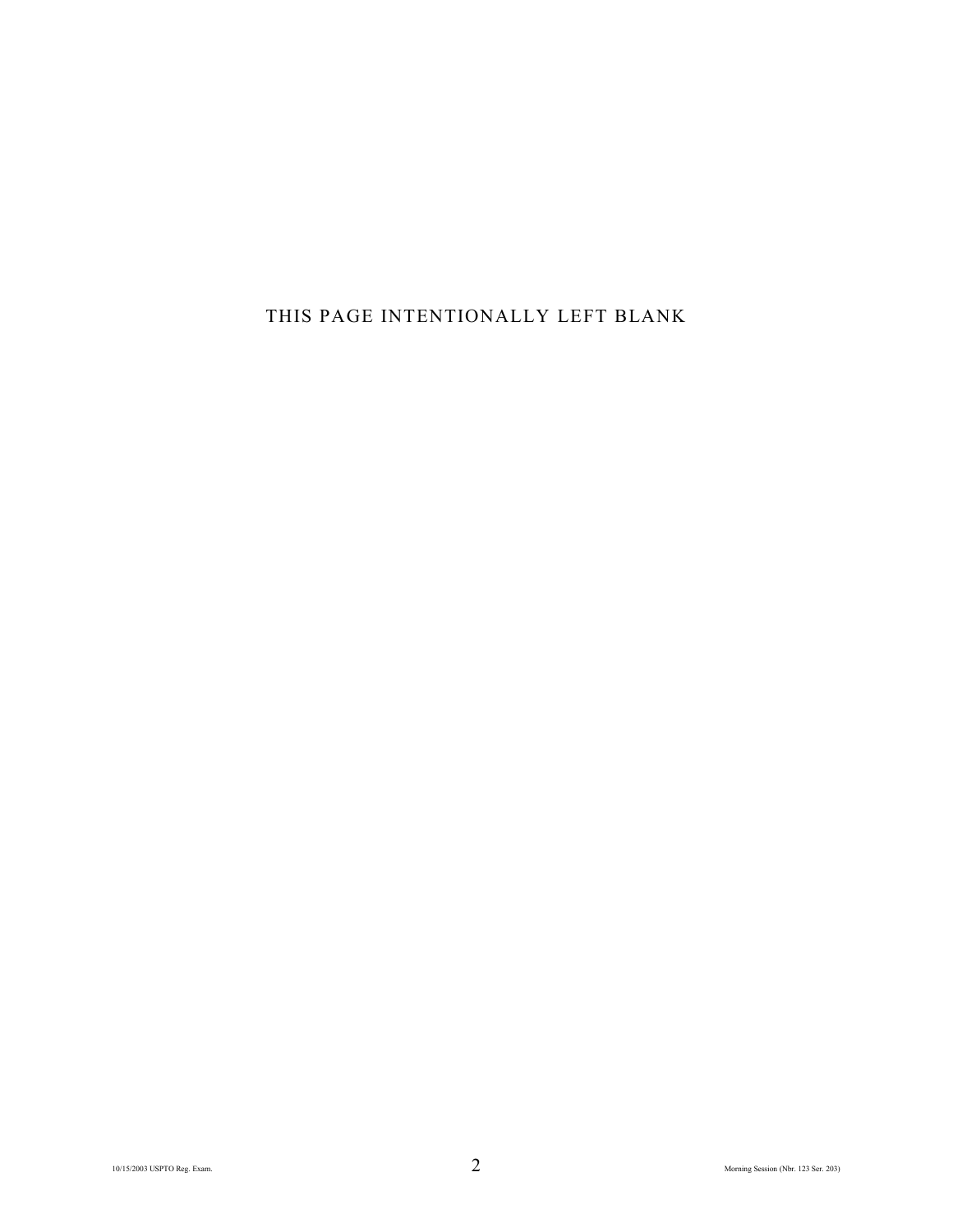1. Assuming that a rejection has been properly made final, which of the following statements is not in accordance with the patent laws, rules and procedures as related in the MPEP?

- (A) An objection and requirement to delete new matter from the specification is subject to supervisory review by petition under 37 CFR 1.181.
- (B) A rejection of claims for lack of support by the specification (new matter) is reviewable by appeal to the Board of Patent Appeals and Interferences.
- (C) If both the claims and the specification contain the same new matter, and there has been both a rejection and objection by the primary examiner, the new matter issue should be decided by petition, and is not appealable.
- (D) If both the claims and the specification contain the same new matter, and there has been both a rejection and objection by the examiner, the new matter issue is appealable, and should not be decided by petition.
- (E) None of the above.

2. A claim in a pending patent application stands rejected under 35 USC 103(a) as being obvious over Kim in view of Lance. The Kim and Lance references are both U.S. Patents issued on respective applications filed before the date of the application in question. In the rejection, the primary examiner asserted that no determination of the level of ordinary skill in the art was necessary because the subject matter of the application and of Kim and Lance were so easily understandable; and that the Kim reference relates to the applicant's endeavor. The examiner properly found motive in Kim and Lance for combining the references, but the motive would produce a benefit different from that offered by applicant's invention. Neither reference teaches or suggests the ambiguous limitation. In the rejection under 36 USC 103(a), the examiner did not address an ambiguous limitation in the claim. However, the examiner separately rejected under 35 USC 112, second paragraph as indefinite due to the ambiguity. According to the patent laws, rules and procedures as related in the MPEP, which of the following arguments, if true, would overcome the rejection?

- (A) The examiner asserted that because the subject matter of the application and of Kim and Lance were so easily understandable, a factual determination of the level of skill in the art was unnecessary.
- (B) The Kim reference is nonanalogous art because, although it relates to the field of the applicant's endeavor, it is not pertinent to the particular problem with which the applicant was concerned.
- (C) The reason given by the examiner to combine Kim and Lance is to obtain a benefit different from that offered by the applicant's invention.
- (D) Neither the Kim nor Lance references teaches or suggests the ambiguous claimed limitation that the examiner separately rejected as indefinite.
- (E) All of the above.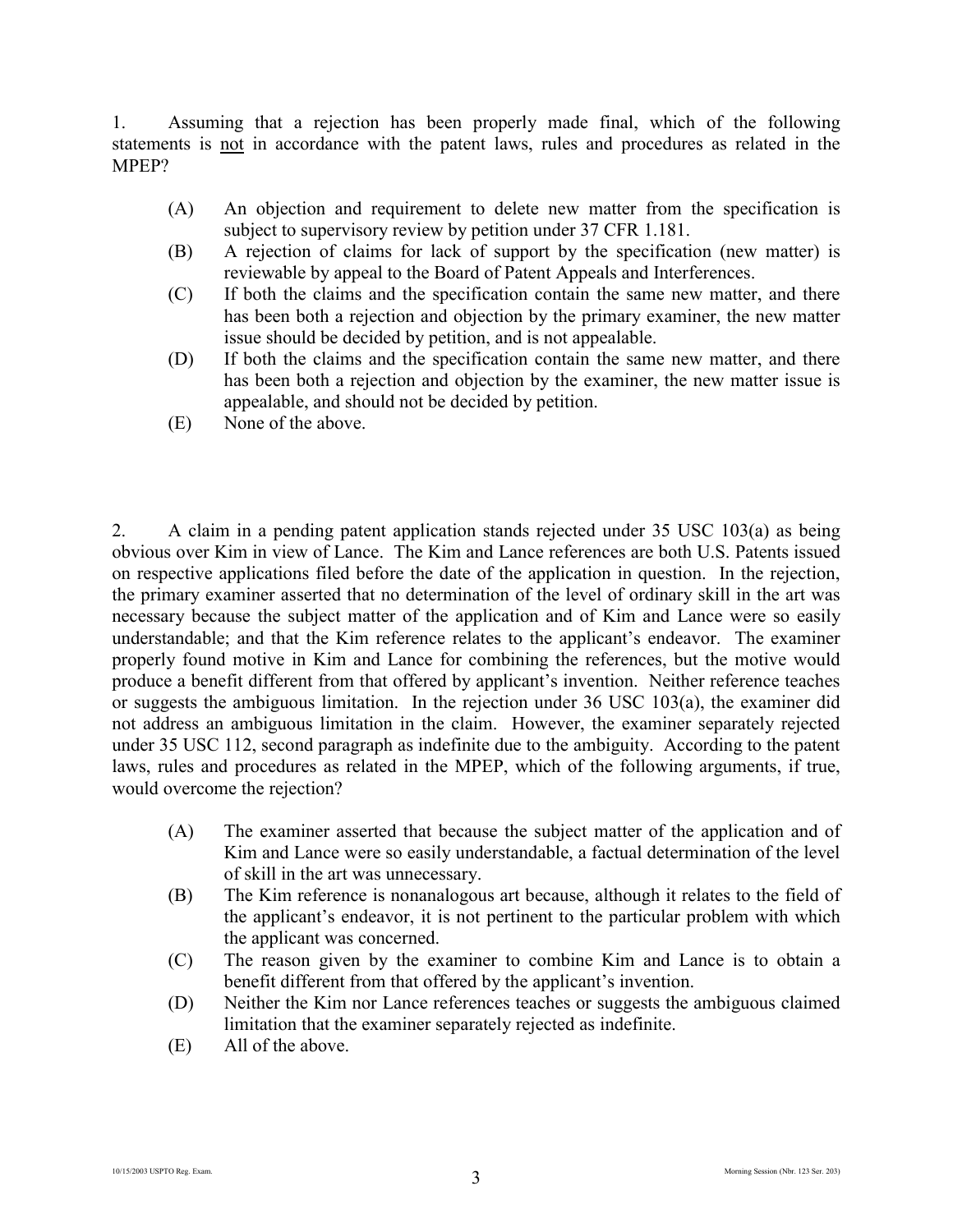3. Inventor Joe is anxious to get a patent with the broadest claim coverage possible for the invention. Joe retained a registered practitioner, Jane, to obtain the advantage of legal counsel in obtaining broad protection. Jane filed a patent application for the invention. The inventor heard that, although patent prosecution is conducted in writing, it is possible to get interviews with examiners. Joe believes an interview might hasten the grant of a patent by providing the examiner a better understanding of the true novelty of the invention. Which of the following are consistent with the patent law, rules and procedures as related by the MPEP regarding usage of interviews?

- (A) Prior to the first Office action being mailed the inventor calls the examiner to whom the application is docketed to offer help in understanding the specification.
- (B) After receiving the first Office action Jane calls the examiner for an interview for the purpose of clarifying the structure and operation of the invention as claimed and disclosed, because the examiner's analysis regarding patentability in the rejection is novel and suggests that the examiner is interpreting the claimed invention in a manner very different from the inventor's intent.
- (C) Jane has Larry, a registered practitioner in the Washington D.C. area, who is more familiar with interview practice to call the examiner. Jane gives Larry a copy of the first Office action, which suggests that the primary examiner's analysis is incorrect, and offers to explain why. Jane instructs Larry that because Larry is unfamiliar with the inventor, Larry should not agree to possible ways in which the claims could be modified, or at least indicate to the examiner that Jane would have to approve of any such agreement.
- (D) Jane calls the primary examiner after receiving the final rejection, demanding that the examiner withdraw the finality of the final action. When the examiner states that the final rejection is proper, Jane demands an interview as a matter of right to explain the arguments.
- $(E)$  (B) and  $(D)$ .

4. Claim 1 of an application recites "[a]n article comprising: (a) a copper substrate; and (b) a electrically insulating layer on said substrate." The specification defines the term "copper" as being elemental copper or copper alloys. In accordance with the patent laws, rules and procedures as related in the MPEP, for purposes of searching and examining the claim, the examiner should interpret the term "copper" in the claim as reading on:

- (A) Elemental copper only, based on the plain meaning of "copper."
- (B) Copper alloys only, based on the special definition in the specification.
- (C) Elemental copper and copper alloys, based on the special definition in the specification.
- (D) Any material that contains copper, including copper compounds.
- (E) None of the above.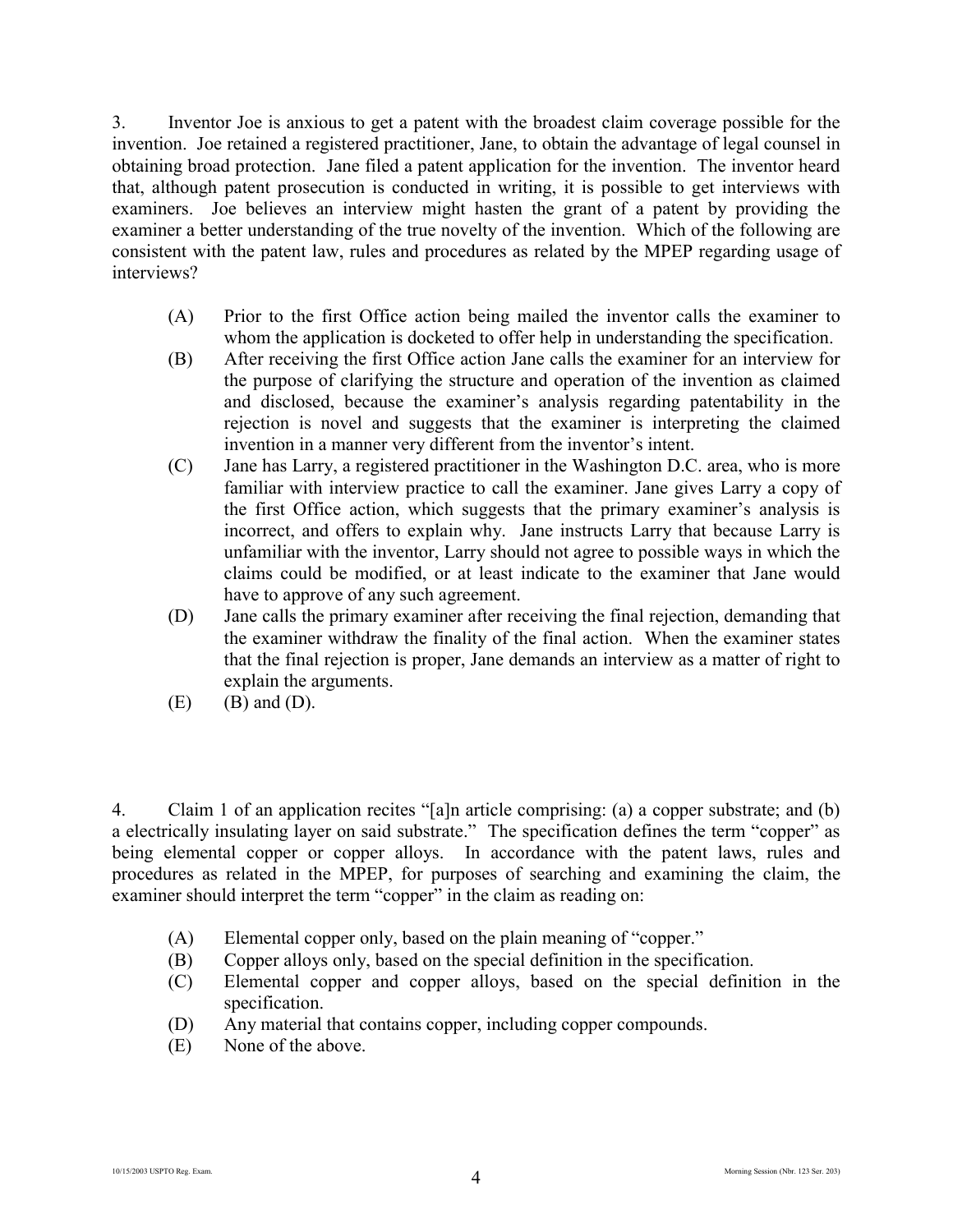5. In accordance with the patent laws, rules and procedures as related in the MPEP, which of the following does not constitute prior art upon which a primary examiner could properly rely upon in making an obviousness rejection under 35 USC 103?

- (A) A U.S. patent in the applicant's field of endeavor which was issued two years before the filing date of applicant's patent application.
- (B) A non-patent printed publication in a field unrelated to the applicant's field of endeavor but relevant to the particular problem with which the inventor-applicant was concerned, which was published the day after the filing date of applicant's application.
- (C) A printed publication published more than 1 year before the filing date of applicant's patent application, which publication comes from a field outside the applicant's field of endeavor but concerns the same problem with which the applicant-inventor was concerned.
- (D) A printed publication in the applicant's field of endeavor published 3 years before the filing date of applicant's patent application.
- (E) A U.S. patent which issued more than 1 year before the filing date of applicant's patent application, which the Office placed in a different class than the applicant's patent application, but which concerns the same problem with which the applicant-inventor was concerned, and which shows the same structure and function as in the applicant's patent application.

6. In a reexamination proceeding a non-final Office action dated November 8, 2001 set a shortened statutory period of 2 months to reply. The patent owner, represented by a registered practitioner, filed a response on March 7, 2002, which included an amendment of the claims. No request for an extension of time was received. As of May 8, 2002, which of the following actions would be in accord with the patent laws, rules and procedures as related in the MPEP?

- (A) The registered practitioner should file a request and fee for an extension of time of two months.
- (B) The registered practitioner should file a petition for revival of a terminated reexamination proceeding showing the delay was unavoidable or unintentional, and the appropriate petition fee for entry of late papers.
- (C) The primary examiner responsible for the reexamination should mail a Notice of Allowance and grant a new patent. The patent owner's failure to timely respond to the outstanding Office action does not affect the allowability of the claims in the patent.
- (D) The examiner should provide an Office action based upon the claims in existence prior to the patent owner's late amendment, and mail a Final Office action.
- (E) The registered practitioner should request an extension of time of four months, and file a Notice of Appeal.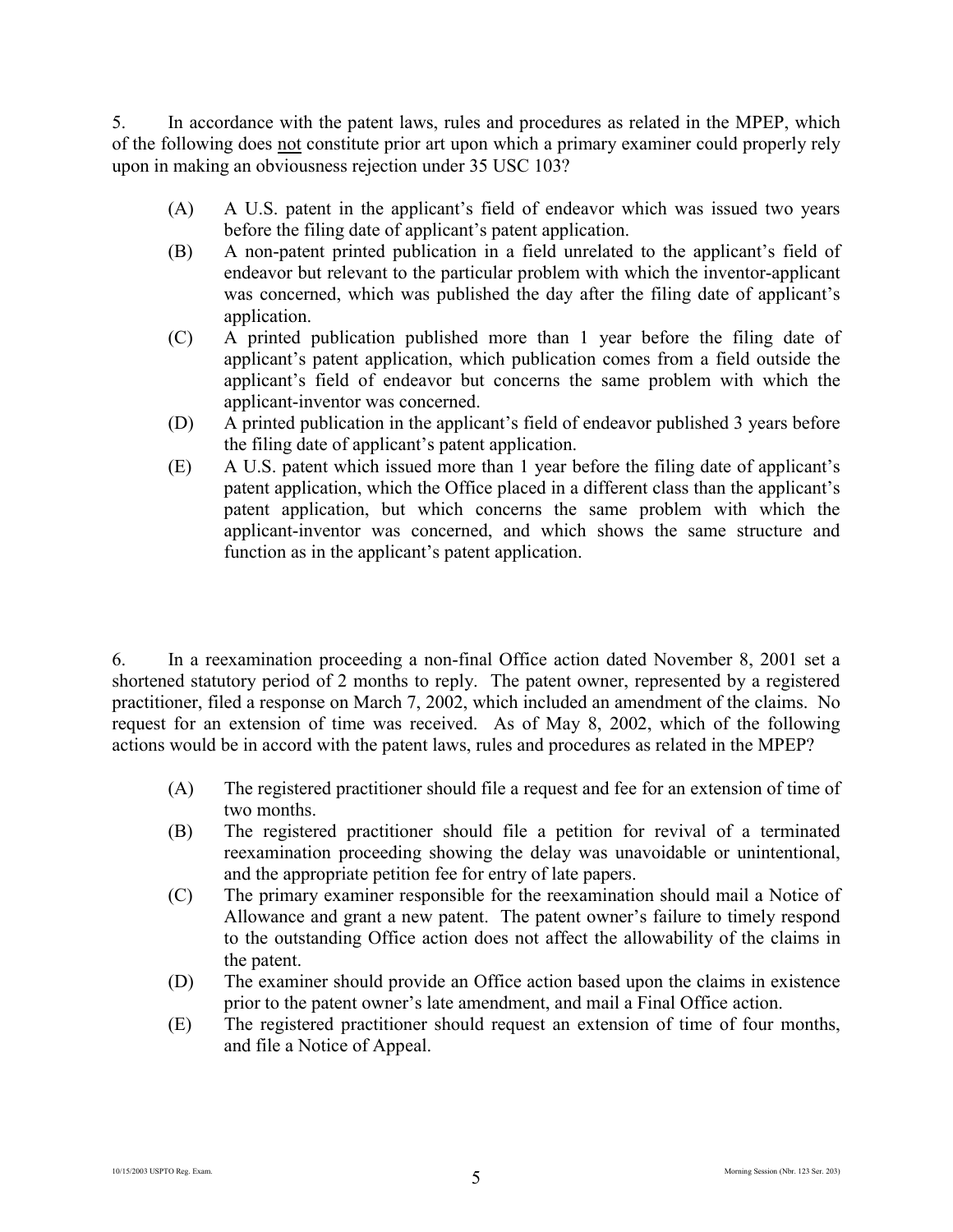7. On January 2, 2001, a registered practitioner filed a patent application with the USPTO for inventor Bloc. The application includes a specification and a single claim to the invention which reads as follows:

1. Compound Y.

In the specification, Bloc explains that compound Y is an intermediate in the chemical manufacture of synthetic Z. With respect to synthetic Z, the specification discloses its structural formula and further states that synthetic  $Z$  is modeled on the natural form of  $Z$  to give it the same therapeutic ability to alleviate pain. The specification goes on to state that synthetic Z is also a cure for cancer. On June 2, 2001, the practitioner received an Office action from the primary examiner rejecting the claim. The claim is rejected under 35 U.S.C. 101 as being inoperative; that is, the synthetic Z does not operate to produce a cure for cancer (i.e., incredible utility). Bloc believes he is entitled to a patent to his compound Y. In accordance with the patent laws, rules and procedures as related in the MPEP, how best should the practitioner reply to the rejection of the claim?

- (A) Advise Bloc that he should give up because a cure for cancer is indeed incredible and is unproven.
- (B) File a reply arguing that a cure for cancer is not incredible and he can prove it if given the chance.
- (C) File a reply arguing that whether or not a cure for cancer is incredible is superfluous since Bloc has disclosed another utility – alleviating pain, which is not incredible.
- (D) File a reply arguing that the claim is directed to compound Y, not synthetic Z.
- (E) File a reply arguing that synthetic Z is modeled on the natural form of Z.

8. 35 USC 102(d) establishes four conditions which, if all are present, establish a bar against the granting of a patent in this country. In accordance with the patent laws, rules and procedures as related in the MPEP, which of the following is not one of the four conditions established by 35 USC 102(d)?

- (A) The foreign application must be filed more than 12 months before the effective U.S. filing date.
- (B) The foreign application must have been filed by the same applicant as in the United States or by his or her legal representatives or assigns.
- (C) The foreign patent or inventor's certificate must be actually granted before the U.S. filing date.
- (D) The foreign patent or inventor's certificate must be actually granted and published before the U.S. filing date.
- (E) The same invention must be involved.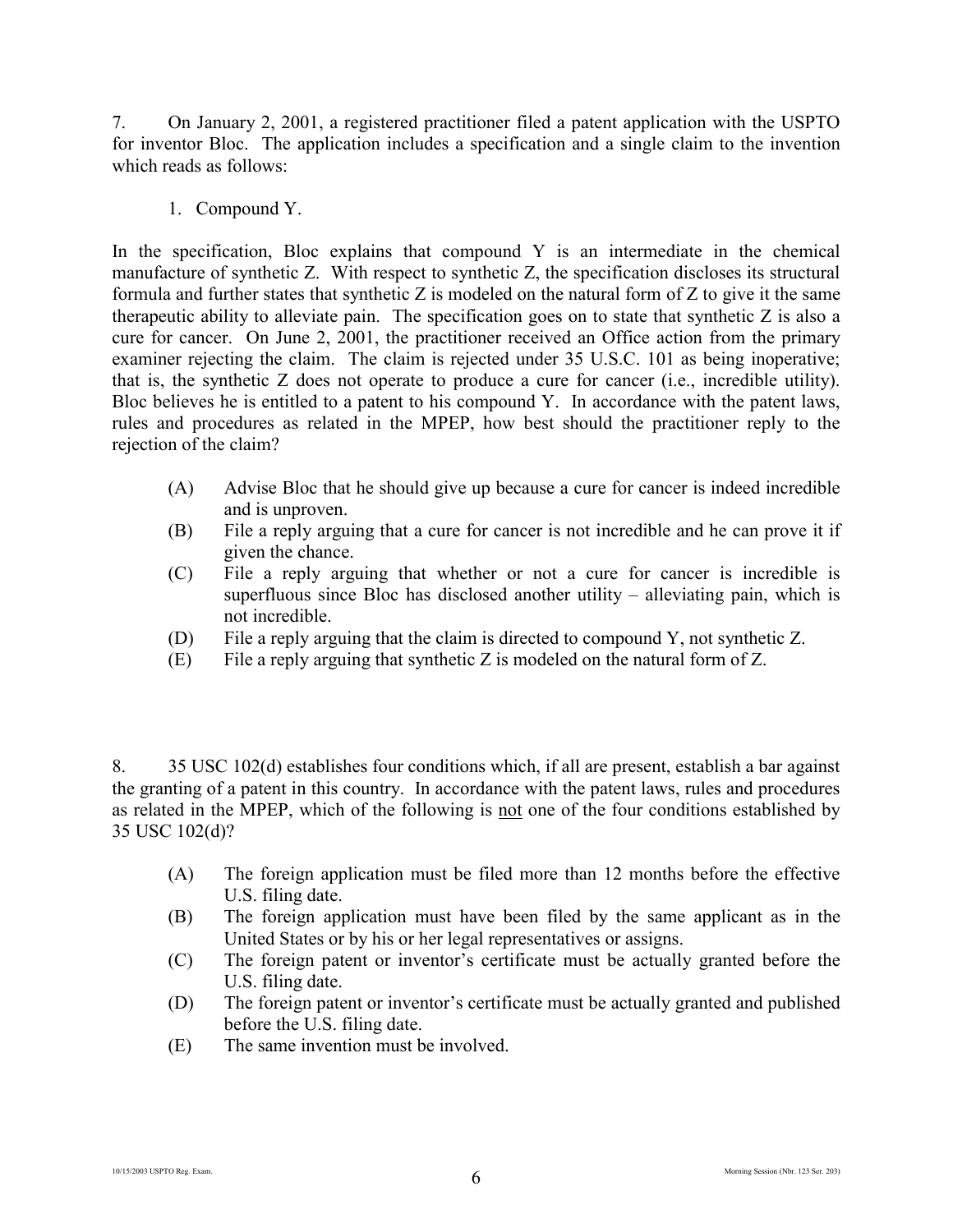9. Smith's first invention is a new method of fabricating a semiconductor capacitor in a dynamic random access memory (DRAM) cell. Smith filed a first patent application on December 13, 2001 disclosing and claiming the first invention. Smith's later, second invention, is an improved semiconductor capacitor in a DRAM cell and a method of making it. Smith filed a second application on December 16, 2002, claiming the benefit of the filing date of the copending first application. The second application contains claims 1-20, and a specification that provides support for the claimed subject matter in compliance with 35 USC 112, first paragraph. In the second application, claims 1-10 are drawn to Smith's first invention, and claims 11-20 are drawn to Smith's second invention. The primary examiner found a non-patent printed publication authored by Jones published on February 4, 2002. The article discloses the both of Smith's inventions. Which of the following courses of action by the examiner would be in accord with the patent laws, rules and procedures as related in the MPEP?

- (A) The examiner can reject claims 1-20 in the second application using the article because the publication date of the article is earlier than the filing date of the second application.
- (B) The examiner cannot reject any of the claims in the second application using the article because the second application claims the benefit of the filing date of the first application.
- (C) The examiner can reject claims 1-20 in the second application using the article because the second application is not entitled to the benefit of the filing date of the first application since the second application was filed more than one year from the filing date of the first application.
- (D) The examiner can reject claims 1-10, but cannot reject claims 11-20 in the second application because the first application did not disclose the improved capacitor set forth in claims 11-20.
- (E) The examiner cannot reject claims 1-10, but can reject claims 11-20 in the second application because the first application did not disclose an improved capacitor set forth in claims 11-20.

10. In accordance with the patent laws, rules and procedures as related in the MPEP, definiteness of claim language under 35 U.S.C. 112, second paragraph must be analyzed, not in a vacuum, but in light of:

- (A) The content of the particular application disclosure.
- (B) The teachings of the prior art.
- (C) The claim interpretation that would be given by one possessing the ordinary level of skill in the pertinent art at the time the invention was made.
- (D) The claim interpretation that would be given by one possessing expert skill in the pertinent art at the time the invention was made
- $(E)$  (A),  $(B)$  and  $(C)$ .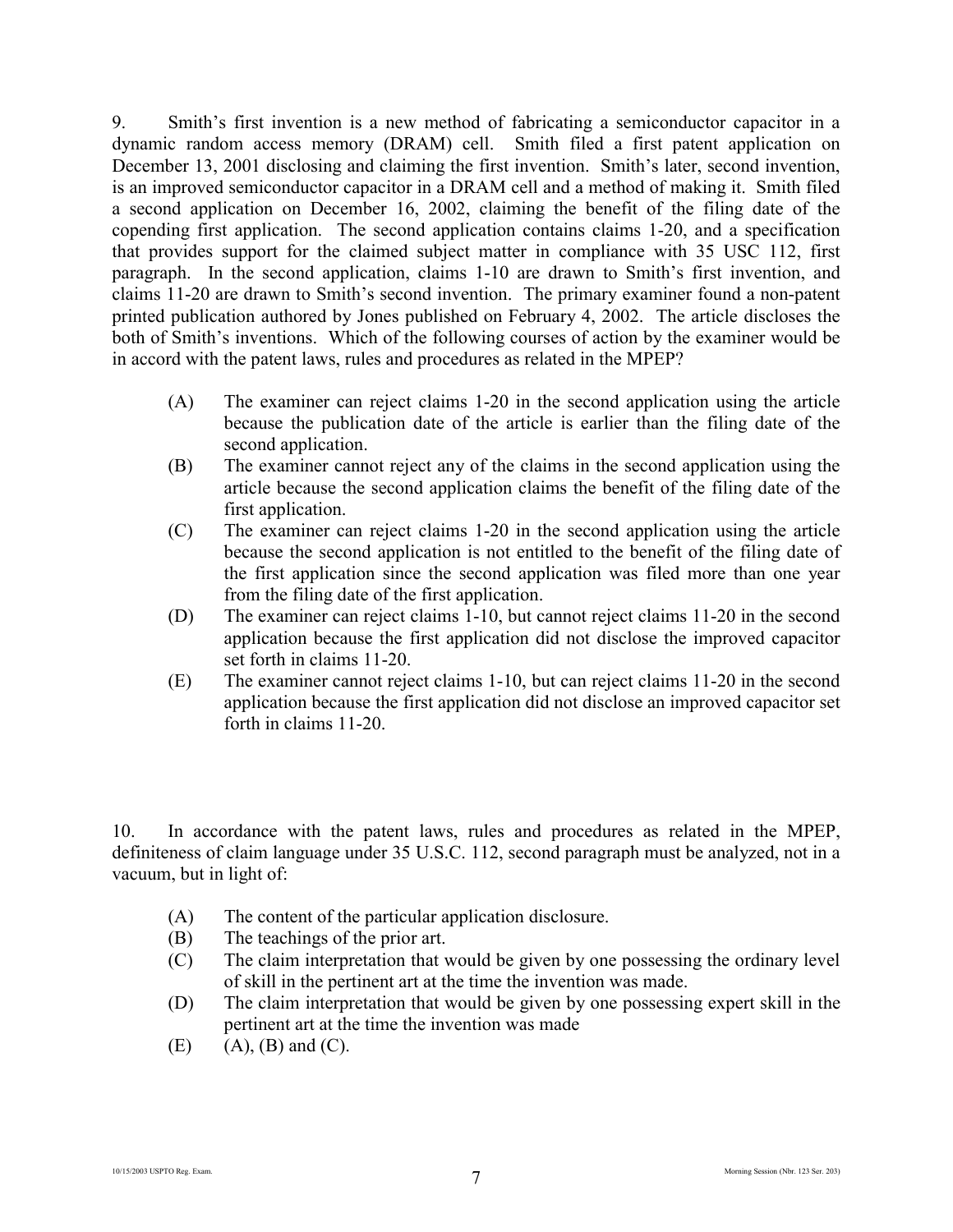11. Application A was filed after November 29, 2000. Reference X and application A were commonly owned at the time the invention of application A was made. In accordance with the patent laws, rules and procedures as related in the MPEP the prior art exclusion of 35 USC 103(c) can be properly invoked to obviate which of the following rejections?

- (A) A rejection under 35 USC 102(e) based on reference X, if reference X is prior art only under 35 USC 102(e).
- (B) A double patenting rejection based on reference X, if reference X is available as prior art only under 35 USC 102(e).
- (C) A rejection under 35 USC 103(a) based on reference X, if references X is available as prior art only under 35 USC 102(e).
- $(D)$   $(B)$  and  $(C)$ .
- (E) All of the above.

12. Inventors B and C are employed by Corporation D, which authorized registered practitioner E to prepare and file a patent application claiming subject matter invented by B and C. Inventor B signed the oath, an assignment to Corporation D, and a power of attorney authorizing practitioner E to prosecute the application. Inventor C refused to sign the oath and any assignment documents for the application. The employment contract between inventor C and Corporation D contains no language obligating C to assign any invention to Corporation D. A patent application was properly filed in the USPTO under 37 CFR 1.47 naming B and C as inventors, but without inventor C signing the oath. C has now started his own company competing with Corporation D producing a product with the invention in the application. Inventor B is a friend of inventor C and wants C to have continued access to the application. Which of the following statements is in accordance with the patent laws, rules and procedures as related in the MPEP?

- (A) Inventor C, who has not signed the oath or declaration, may revoke the power of attorney to practitioner E and appoint practitioner F to prosecute the application.
- (B) Inventor C cannot be excluded from access t the application because inventor B has not agreed to exclude inventor C. In order to exclude a co-inventor from access to an application, all the remaining inventors must agree to exclude that coinventor.
- (C) Inasmuch as one of the named joint inventors has not assigned his or her rights to Corporation D, the corporation is not an assignee of the entire right and interest, and therefore cannot exclude inventor C from access to the application.
- (D) An inventor who did not sign the oath or declaration filed in an application can always be excluded from access to an application.
- (E) An assignee filing an application can control access to an application and exclude inventors who have not assigned their rights and other assignees from inspecting the application.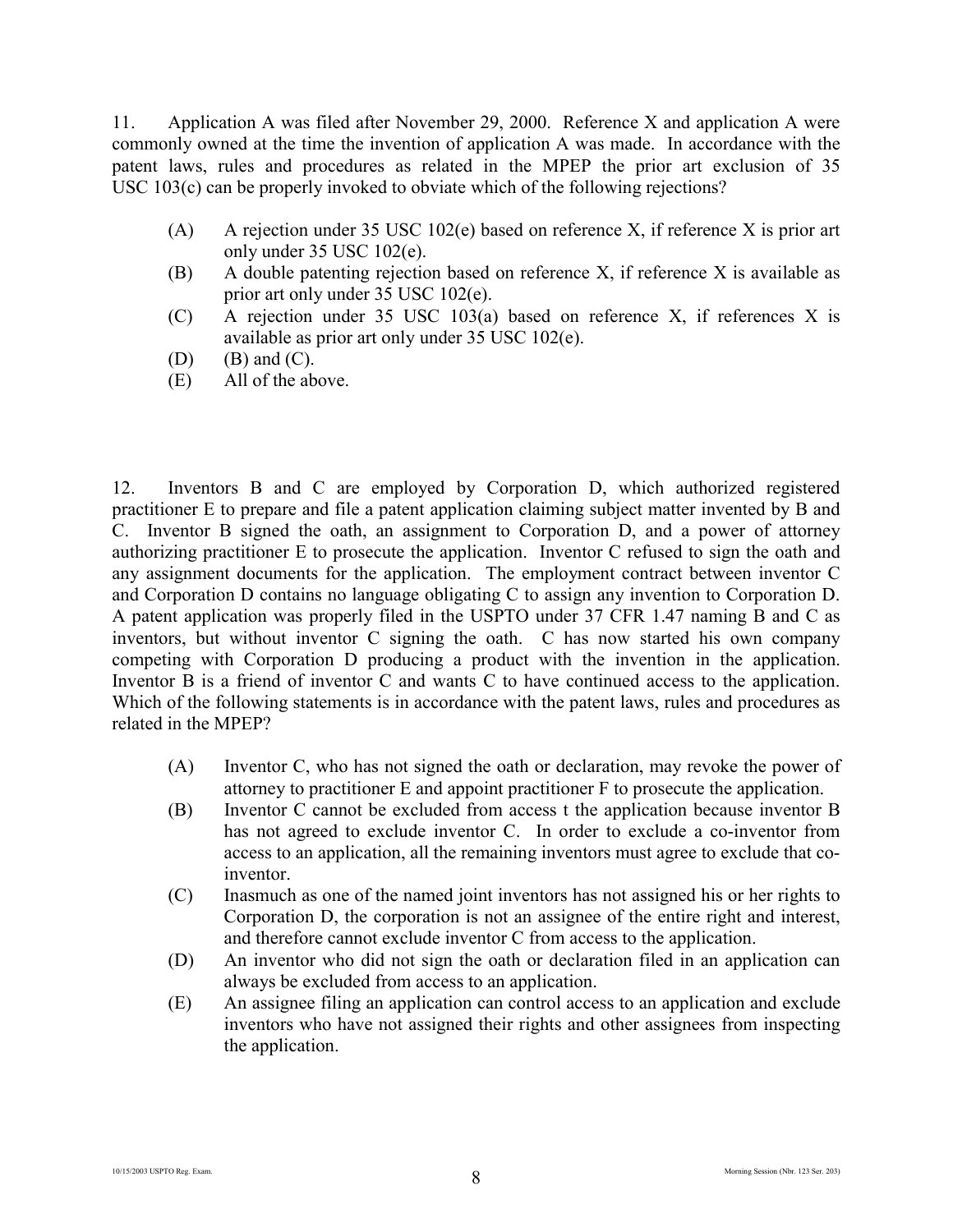13. In accordance with the patent laws, rules and procedures as related in the MPEP, which of the following fees may not be reduced by 50 percent for "small entities"?

- (A) The basic filing fee for a design patent application.
- (B) The fee for a disclaimer.
- (C) The fee for a petition for an extension of time.
- (D) The fee for recording a document affecting title.
- (E) The maintenance fee due at 3 years and six months after grant.

14. The specification of a patent application contains limited disclosure of using antisense technology in regulating three particular genes in *E. coli* cells. The specification contains three examples, each applying antisense technology to regulating one of the three particular genes in *E. coli* cells. Despite the limited disclosure, the specification states that the "the practices of this invention are generally applicable with respect to any organism containing genetic material capable of being expressed such as bacteria, yeast, and other cellular organisms." All of the original claims in the application are broadly directed to the application of antisense technology to any cell. No claim is directed to applying antisense technology to regulating any of the three particular genes in *E. coli* cells. The claims are rejected under 35 USC 112, first paragraph, for lack of enablement. In support of the rejection, a publication is cited that correctly notes antisense technology is highly unpredictable, requiring experimentation to ascertain whether the technology works in each type of cell. The publication cites the inventor's own articles (published after the application was filed) that include examples of the inventor's own failures to control the expressions of other genes in *E. coli* and other types of cells. In accordance with the patent laws, rules and procedures as related in the MPEP, the rejection is:

- (A) appropriate because the claims are not commensurate in scope with the breadth of enablement inasmuch as the working examples in the application are narrow compared to the wide breadth of the claims, the unpredictability of the technology, the high quantity of experimentation needed to practice the technology in cells other than *E. coli*.
- (B) appropriate because the claims are not commensurate in scope with the breadth of the enablement inasmuch no information is provided proving the technology is safe when applied to animal consumption.
- (C) inappropriate because the claims are commensurate in scope with the breadth of enablement inasmuch as the specification discloses that the "the practices of this invention are generally applicable with respect to any organism containing genetic material capable of being expressed."
- (D) inappropriate because the claims are commensurate in scope with the breadth of enablement inasmuch as the claims are original, and therefore are self-supporting.
- (E) inappropriate because the claims are commensurate in scope with the breadth of the enablement inasmuch as the inventor is not required to theorize or explain why the failures reported in the article occurred.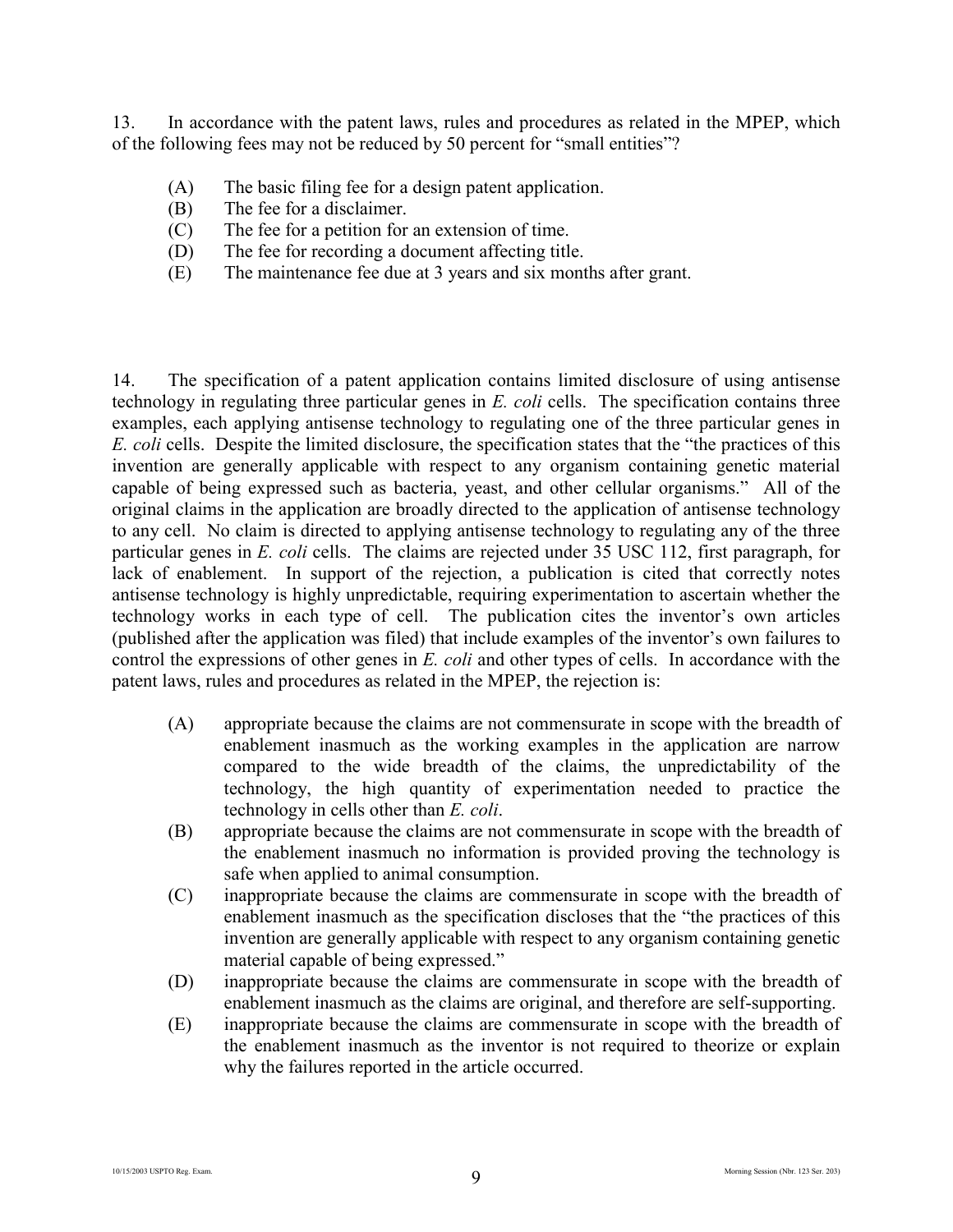15. A utility application filed in May 2001 has been prosecuted through a second action final rejection. In the final rejection some claims were allowed and other claims were finally rejected. Which of the following accords with the patent laws, rules and the procedures as related in the MPEP for a proper reply to a second action final rejection in the utility application?

- (A) An amendment canceling all rejected claims and complying with 37 CFR 1.116.
- (B) Only a Notice of Appeal.
- (C) The appropriate fee for a request for continued examination (RCE).
- (D) A continued prosecution application (CPA) under 37 CFR 1.53(d).
- (E) All of the above.

16. Tribell files a patent application for her aroma therapy kit on November 29, 1999, which issues as a patent on August 7, 2001. She tries to market her kit but all of her prospects are concerned that her patent claims are not sufficiently broad. On September 5, 2001, Tribell asks a registered practitioner for advice on what to do to improve her ability to market her aroma therapy kit. At the consultation the practitioner learns that in the original patent application, Tribell had a number of claims which were subjected to a restriction requirement, but were nonelected and withdrawn from further consideration. The practitioner also determines that the claims in the patent obtained by Tribell were narrower than the broader invention disclosed in the specification, and the cited references may not preclude patentability of the broader invention. Which of the following is the best course of action to pursue in accordance with the patent laws, rules and procedures as related in the MPEP?

- (A) Tribell should file a reissue application under 35 USC 251 within two years of the issuance of the patent, broadening the scope of the claims of the issued patent.
- (B) Tribell should file a reissue application under 35 USC 251any time during the period of enforceability of the patent to broaden the scope of the claims of the issued patent, and then file a divisional reissue application of the first reissue application on the nonelected claims that were subjected to a restriction requirement in the nonprovisional application which issued as a patent.
- (C) Tribell should simultaneously file two separate reissue applications under 35 USC 251, one including an amendment of broadening the claims in the original patent, and the other including the nonelected claims that were subjected to a restriction requirement in the nonprovisional application which issued as a patent.
- (D) Tribell should immediately file a divisional application under 37 CFR 1.53(b) including the nonelected claims that were subjected to a restriction requirement in the original application.
- (E) Tribell should immediately file a reissue application under 35 USC 251, including the nonelected claims that were subjected to a restriction requirement in the original application.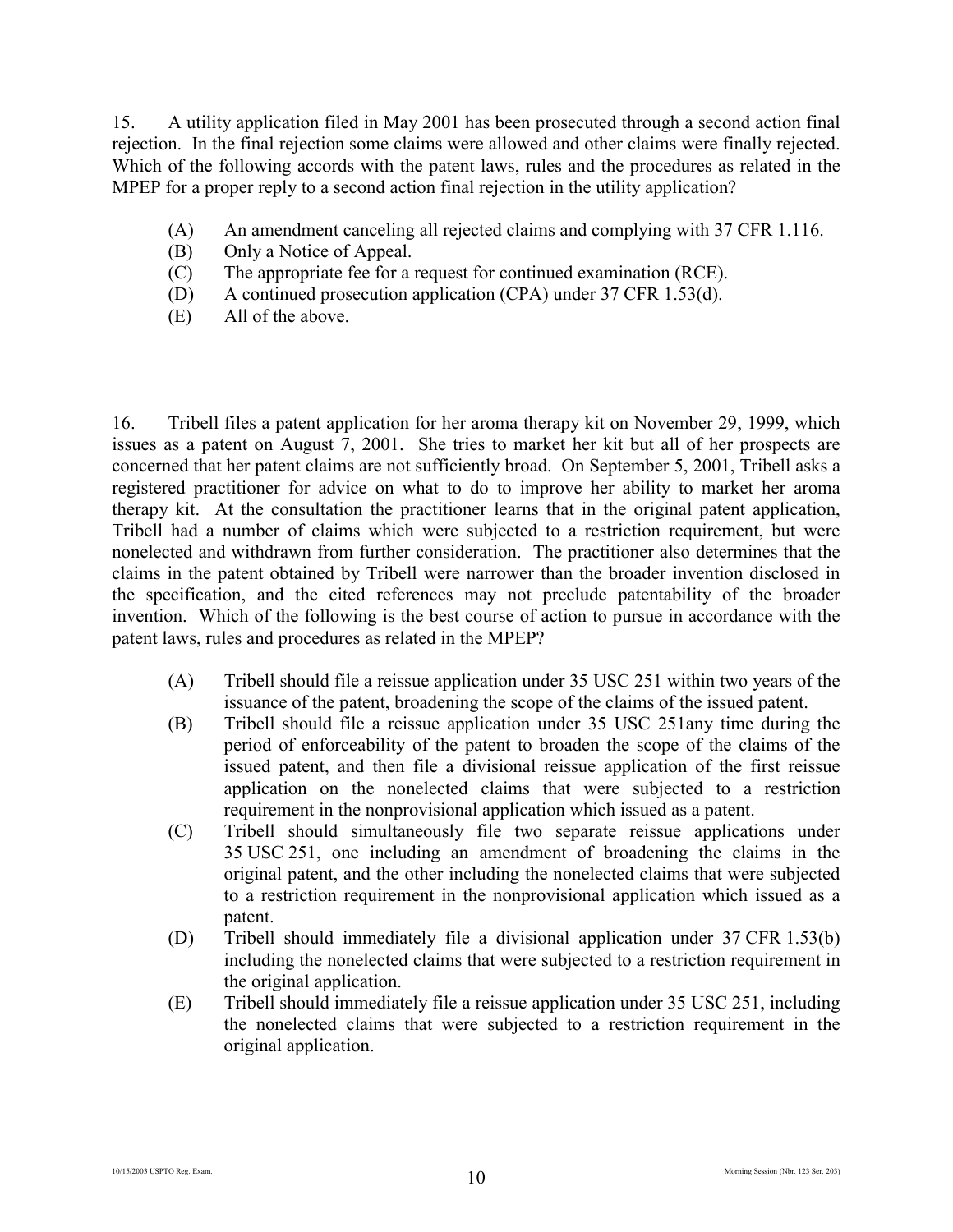- 17. Inventor files an application containing the following original Claim 1:
	- 1. A widget comprising element A, and element B.

In a first Office action on the merits, a primary examiner rejects claim 1 under 35 USC 103 as being obvious over reference X. Reference X explicitly discloses a widget having element A, but it does not disclose element B. The examiner, however, takes official notice of the fact that element B is commonly associated with element A in the art and on that basis concludes that it would have been obvious to provide element B in the reference X widget. In reply to the Office action, the registered practitioner representing the applicant makes no amendments, but instead requests reconsideration of the rejection by demanding that examiner show proof that element B is commonly associated with element A in the art. Which of the following actions, if taken by the examiner in the next Office action would be in accord with the patent laws, rules and procedures as related in the MPEP?

- I. Vacate the rejection and allow the claim.
- II. Cite a reference that teaches element B is commonly associated with element A in the art and make the rejection final.
- III. Deny entry of applicant's request for reconsideration on the ground that it is not responsive to the rejection and allow applicant time to submit a responsive amendment.
	- (A) I and II only.
	- (B) II only.
	- (C) II and III only.
	- (D) I, II, and III.
	- (E) I and III only.

18. In accordance with the patent laws, rules and procedures as related in the MPEP, which of the following statements regarding operability or enablement of a prior art reference is the most correct?

- (A) The level of disclosure required for a reference to be enabling prior art is no less if the reference is a United States patent than if it is a foreign patent.
- (B) A reference is not presumed to be operable merely because it expressly anticipates or makes obvious all limitations of an applicant's claimed apparatus.
- (C) A non-enabling reference may not qualify as prior art for the purpose of determining anticipation or obviousness of the claimed invention.
- (D) A reference does not provide an enabling disclosure merely by showing that the public was in possession of the claimed invention before the date of the applicant's invention.
- (E) All of the above are correct.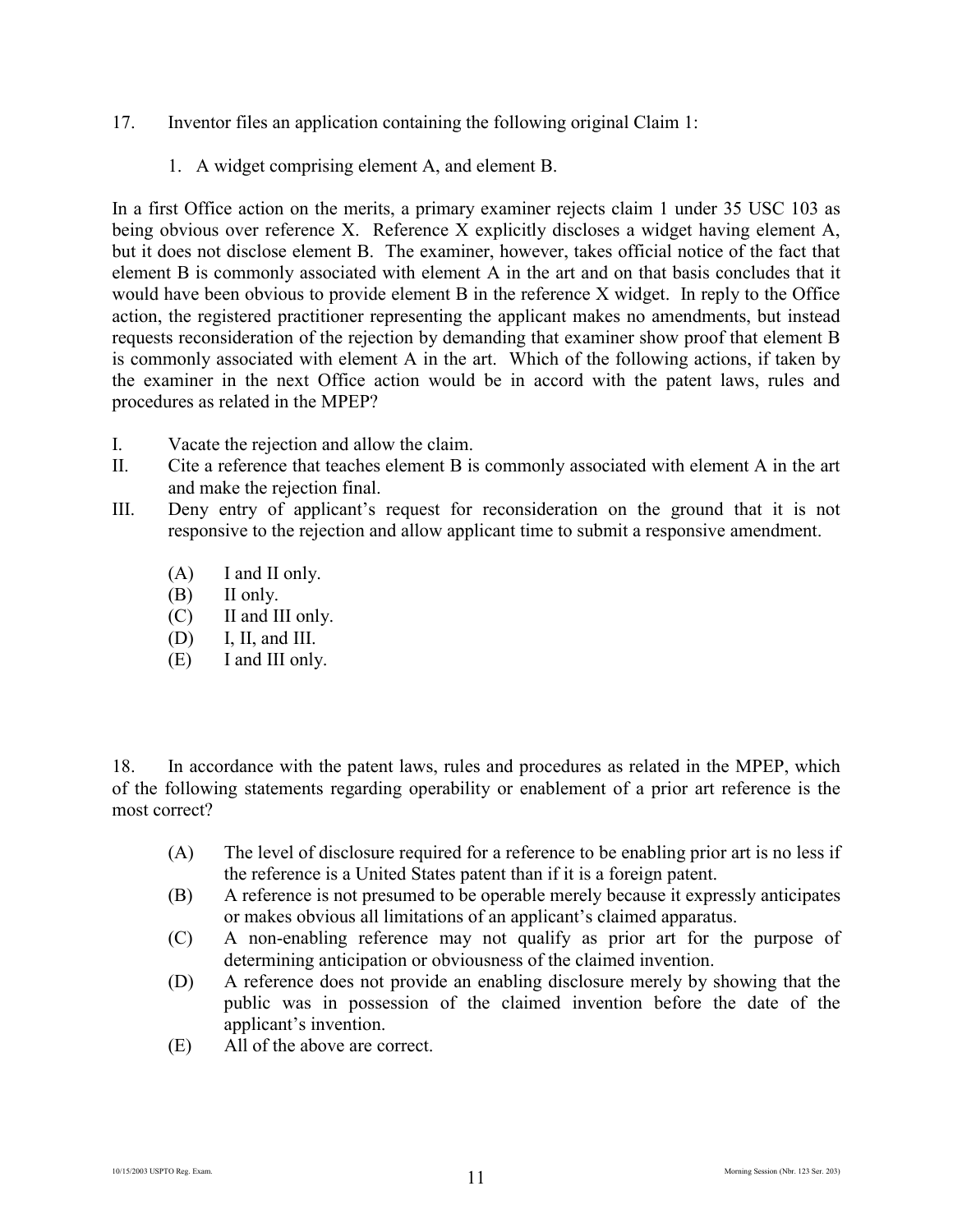19. In accordance with patent laws, rules and procedures as related in the MPEP, a rejection under 35 USC 102 can be overcome by demonstrating:

- (A) the reference is nonanalogous art.
- (B) the reference teaches away from the claimed invention.
- (C) the reference disparages the claimed invention.
- (D)  $(A)$ ,  $(B)$  and  $(C)$ .
- (E) None of the above.

20. On January 3, 2003, a registered practitioner filed a continuation application that includes a benefit claim to a prior-filed application. The practitioner simultaneously filed in the priorfiled application an express abandonment in favor of a continuing application. The prior application contained five drawing figures described in the specification. However, the continuation application contains only four of the five drawing figures. The specification of the continuation application did not include a complete description of the missing drawing figure. A postcard from the USPTO, listing the contents of the continuation application, contains a note that only four drawing figures were received. The practitioner inadvertently omitted one of the drawing figures mentioned in the specification when he filed the continuation application. The missing drawing figure shows a claimed feature of the invention. On February 10, 2003, the practitioner received a Notice of Omitted Item(s) properly according a filing date of January 3, 2003 for the continuation application without the missing drawing figure and notifying the applicant that the drawing is missing. Which of the following procedures for filing the missing drawing would comply with the patent laws, rules and procedures as related in the MPEP for according the continuation application a January 3, 2003 filing date with the five drawing figures that were present in the application?

- (A) The practitioner files the missing drawing figure in response to the Notice of Omitted Item(s) within the time period set forth in the notice.
- (B) The practitioner files the missing drawing figure and an amendment to the specification to add a complete description of the missing drawing figure in response to the Notice of Omitted Item(s) within the time period set forth in the notice.
- (C) The practitioner files an amendment to cancel the description of the missing drawing figure from the specification of the continuation application.
- (D) If the continuation application as originally filed includes an incorporation by reference of the prior-filed application to which the benefit is claimed, the practitioner can file the missing drawing figure any time prior to the first Office action.
- (E) The practitioner files the missing drawing figure accompanied by a petition under 37 CFR 1.53(e) with the petition fee set forth in 37 CFR 1.17(h) only alleging that the drawing figure indicated as omitted was in fact deposited with the USPTO with the application papers.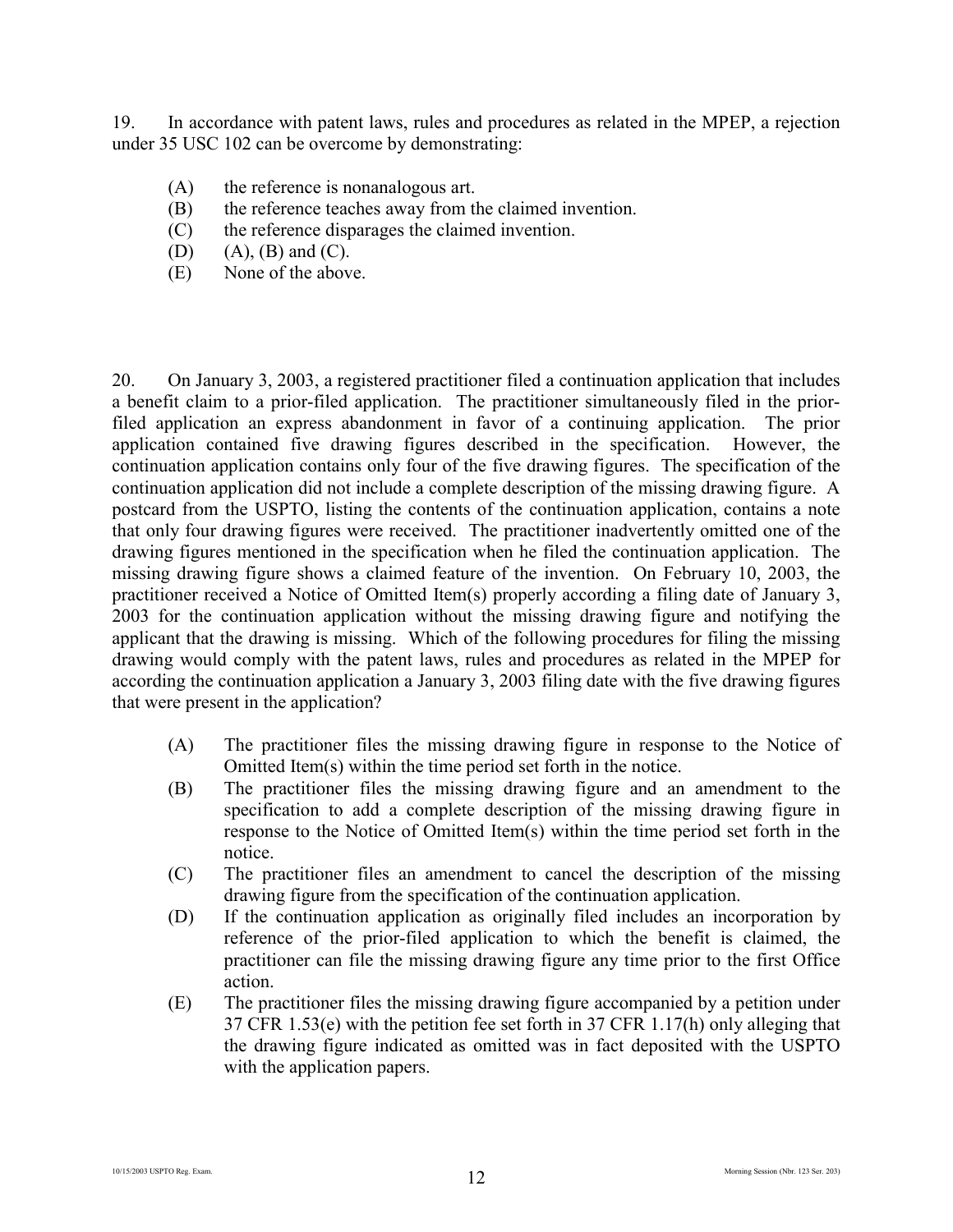21. Patent application A was filed on January 12, 1995, containing claims 1-10. A primary examiner rejects the claims under 35 USC 102(b) as being anticipated by a U.S. patent issued on June 2, 1992. The rejection also relies on a technical paper published March 12, 1993 to show that a characteristic is inherent in the patent, although not expressed in its disclosure. According to the patent laws, rules and procedures as related in the MPEP, which of the following actions is most likely to overcome the rejection?

- (A) Filing a declaration and exhibits under 37 CFR 1.131 to antedate the reference U.S. patent.
- (B) Filing evidence under 37 CFR 1.132 tending to show commercial success of the invention.
- (C) Filing evidence under 37 CFR 1.132 tending to show unexpected results of the invention.
- (D) Amending the specification of application A to claim priority under 35 USC 120 by a specific reference to a prior copending application B that was filed before June 2, 1992 by the same inventor and discloses the invention claimed in at least one claim of application A in the manner provided by the first paragraph of 35 USC 112.
- (E) Submitting arguments pointing out that the rejection under 35 USC 102(b) relies on more than one reference.

22. Application Number A was published as U.S. Patent Application Publication Number B. A member of the public reviewed the listing of the file contents of the application on the Patent Application Information Retrieval system and determined that the application was still pending, that a final Office action was mailed, and that the application file is in the Technology Center where it is being examined. The member of the public does not have a power to inspect, but would like a copy of the final Office action as well as the other papers in the patent application. In accordance with the patent laws, rules and procedures as related in the MPEP, can a copy of these papers be obtained by the member of the public, and if so, how can the copy be obtained?

- (A) No, a copy cannot be obtained because patent applications are maintained in confidence pursuant to 35 USC 122(a).
- (B) No, a copy cannot be obtained because the patent application is still pending.
- (C) Yes, a member of the public can go to the Technology Center and ask for the file for copying at a public photocopier.
- (D) Yes, the member of the public can complete a "Request for Access to an Application Under 37 CFR 1.14(e)" and, without payment of a fee, order the file from the File Information Unit. Upon the Unit's receipt of the application, the member of the public can use a public photocopier to make a copy.
- (E) Yes, the member of the public can order a copy from the Office of Public Records, with a written request and payment of the appropriate fee.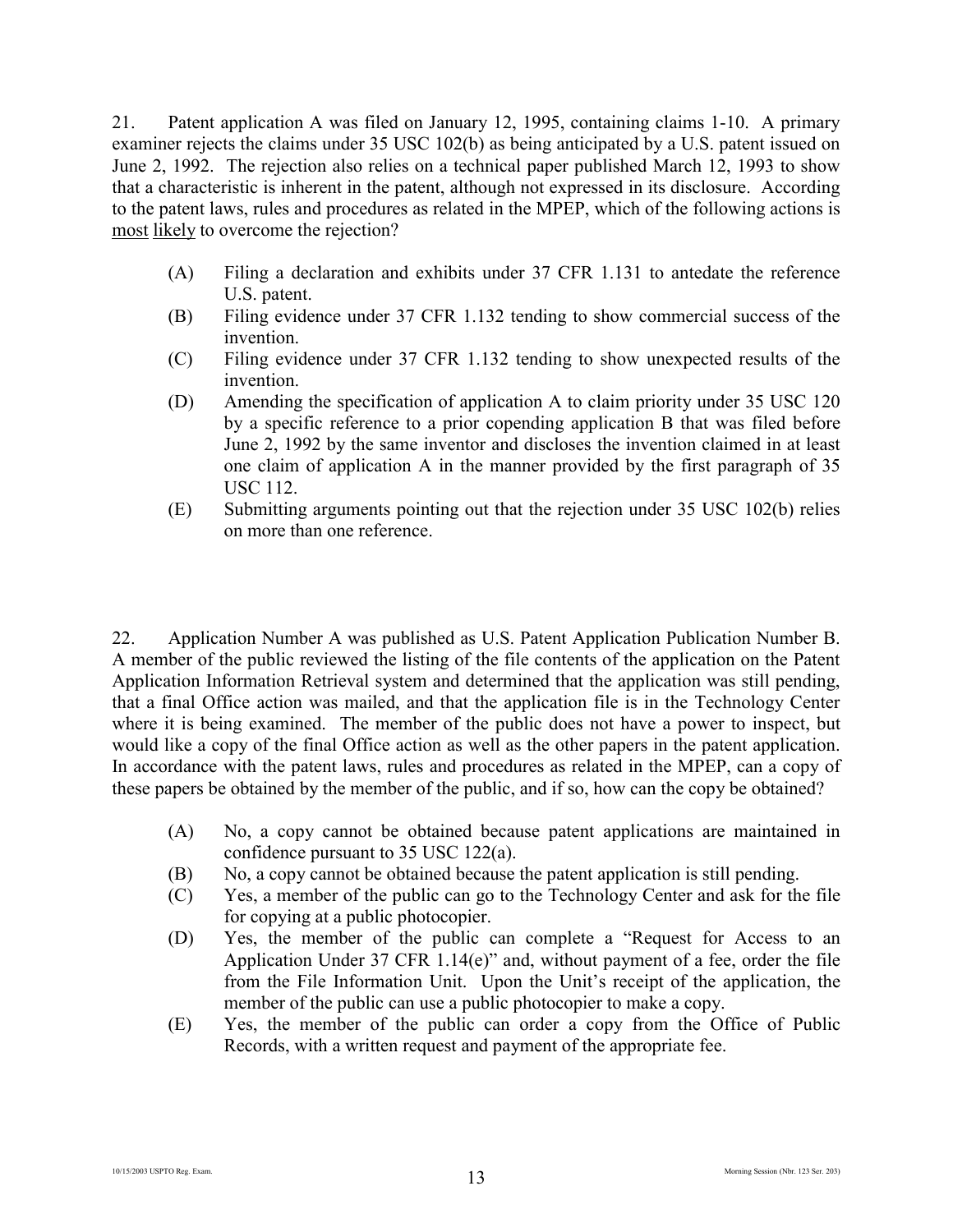23. Applicant files a claim which includes the following limitation: "a step for crossing the road." The specification recites the following acts: "(1) go to the curb, (2) look both ways, (3) if the road appears safe, walk across the road, (4) step up onto the far curb, (5) continue walking." The primary examiner properly construes the step limitation to cover the foregoing acts. A prior art reference, published two years before the application was filed, expressly describes acts (1)-(4), but not (5). This same reference also discloses the remaining limitations recited in applicant's claim, i.e., those other than the step plus function limitation. The examiner rejects the claim under 35 USC 102(b) as being anticipated by the prior art reference. In accordance with the patent laws, rules and procedures as related in the MPEP, which of the following is the most complete reply to overcome the rejection under these circumstances?

- (A) An argument explaining that since act (5) is not disclosed in the reference, it does not anticipate the claim.
- (B) An amendment to the specification deleting act  $(5)$  continue walking.
- (C) An argument showing that neither the equivalent of act (5) nor act (5) is disclosed in the reference, which therefore does not anticipate the claim.
- (D) An amendment to the claim by adding a negative limitation to expressly exclude act (5) from crossing the road.
- $(E)$  (B) and  $(D)$ .

24. A registered practitioner filed an application for an applicant claiming a "a means for pulling the door open." The specification describes a handle and a knob as being used together as a corresponding structure for pulling the door open. A prior art patent discloses a door opened by pulling on an attached bar. The primary examiner issued an Office action rejecting the claim under 35 USC 102 as being anticipated. In the action, the examiner properly identified the corresponding structure described in applicant's specification as the means for pulling the door open, and properly explained why the prior art attached bar is the equivalent of the structure described in applicant's specification. In accordance with the patent laws, rules and procedures as related in the MPEP, which of the following is the most correct reply to overcome the rejection under these circumstances?

- (A) An amendment to the claim changing the pulling means to expressly include an attached bar.
- (B) Only argue that the claimed pulling means is not found in the prior art relied-upon reference and therefore the claim is patentable.
- (C) An amendment to the specification that adds an attached bar to correspond to the prior art.
- (D) An amendment to the claim substituting for the term "means for pulling the door open" the structure of a handle and a knob.
- (E) An amendment to the specification that excludes an attached bar as a pulling means.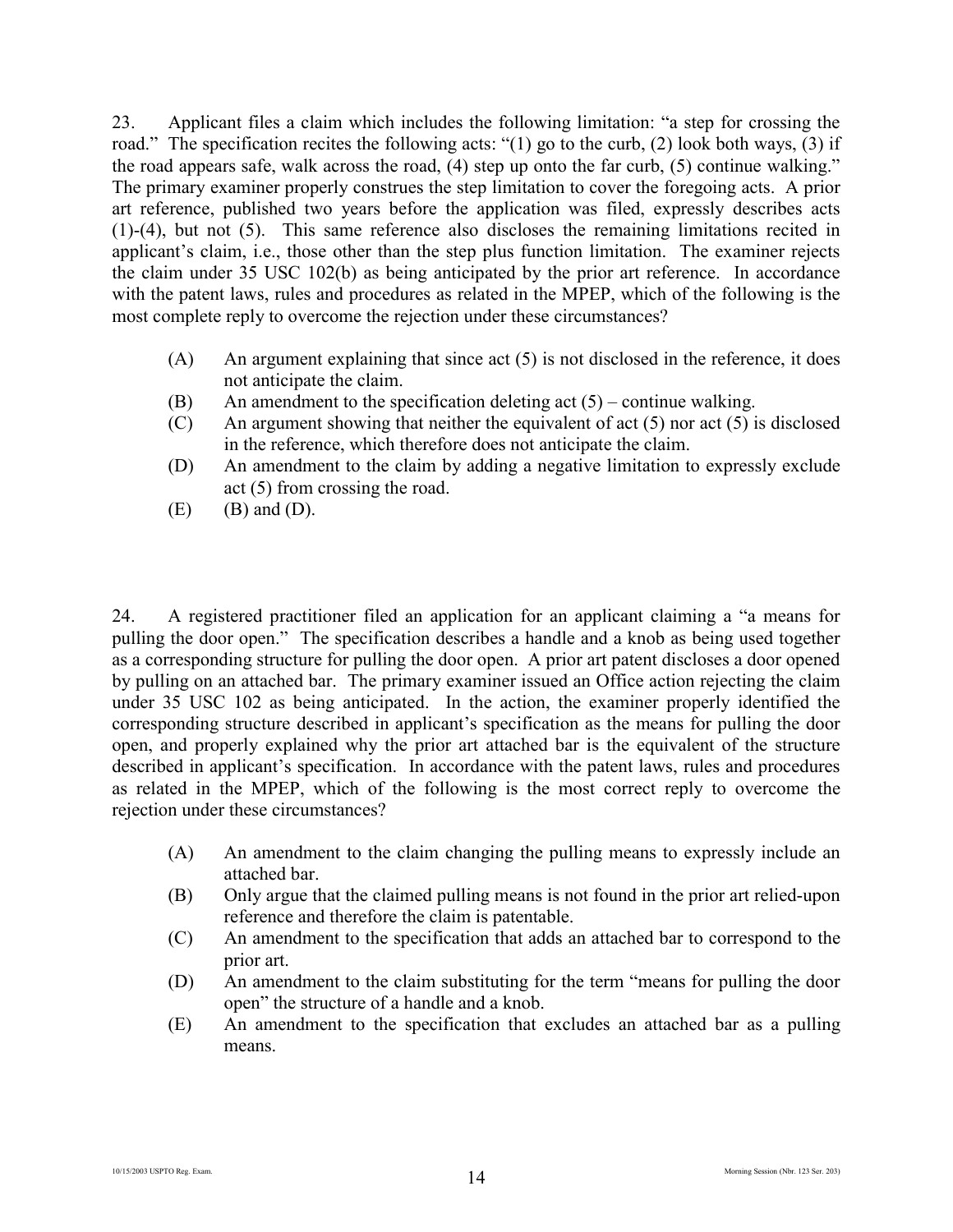25. A registered practitioner filed a utility patent application on May 15, 2000 pursuant to 35 USC 111(a) claiming a detergent composition. On May 15, 2002 the Office mailed a non-final Office action setting a 3-month period for reply. A proper reply was mailed on August 15, 2002 by first-class mail with sufficient postage to the USPTO. The reply was received by the USPTO on September 15, 2002. On September 30, 2002, the Office mailed a final Office action. On October 15, 2002, the Office received a Request for Continued Examination (RCE) meeting all of the requirements of 37 CFR 1.114. On October 30, 2002, the USPTO mailed a Notice of Allowance in view of the RCE and amendment. The utility application issued on February 11, 2003. Which of the following statements is in accord with the patent laws, rules and procedures as related in the MPEP concerning the amount of additional term applicant X would receive because of Patent Term Adjustment (PTA)?

- (A) The patentee would earn PTA because the Office failed to mail at least one notification under 35 USC 132 or notice of allowance under 35 USC 151 no later than fourteen months after the date the application was filed under 35 USC 111(a) but would lose some earned PTA because applicant did not file a response to the non-final rejection within three months.
- (B) The patentee would earn PTA because the Office failed to mail at least one notification under 35 USC 132 or notice of allowance under 35 USC 151 no later than fourteen months after the date the application was filed under 35 USC 111(a) and would not lose any earned PTA because applicant filed a response to the nonfinal rejection within three months.
- (C) The patentee would not earn any additional time under the provisions of PTA because the application is utility application, not a design application.
- (D) The patentee would not earn any additional time because the application was filed prior to May 29, 2000 and the filing of the RCE would not make the application eligible for PTA.
- (E) The patentee would earn PTA because the filing of the RCE on October 15, 2002 makes the application eligible for PTA and the Office did not mail at least one notification under 35 USC or notice of allowance under 35 USC 151 within 14 months of the date the application was filed under 35 USC 111(a).

26. When, in accordance with the patent laws, rules and procedures as related in the MPEP, is a supplemental oath or declaration treated as an amendment under 37 CFR 1.312?

- (A) When filed in a nonprovisional application after the Notice of Allowance has been mailed.
- (B) When filed in a reissue application at any point during the prosecution.
- (C) When filed in a nonprovisional application after the payment of the Issue Fee.
- (D) When filed in a reissue application after the Notice of Allowance has been mailed.
- $(E)$   $(A)$  and  $(D)$ .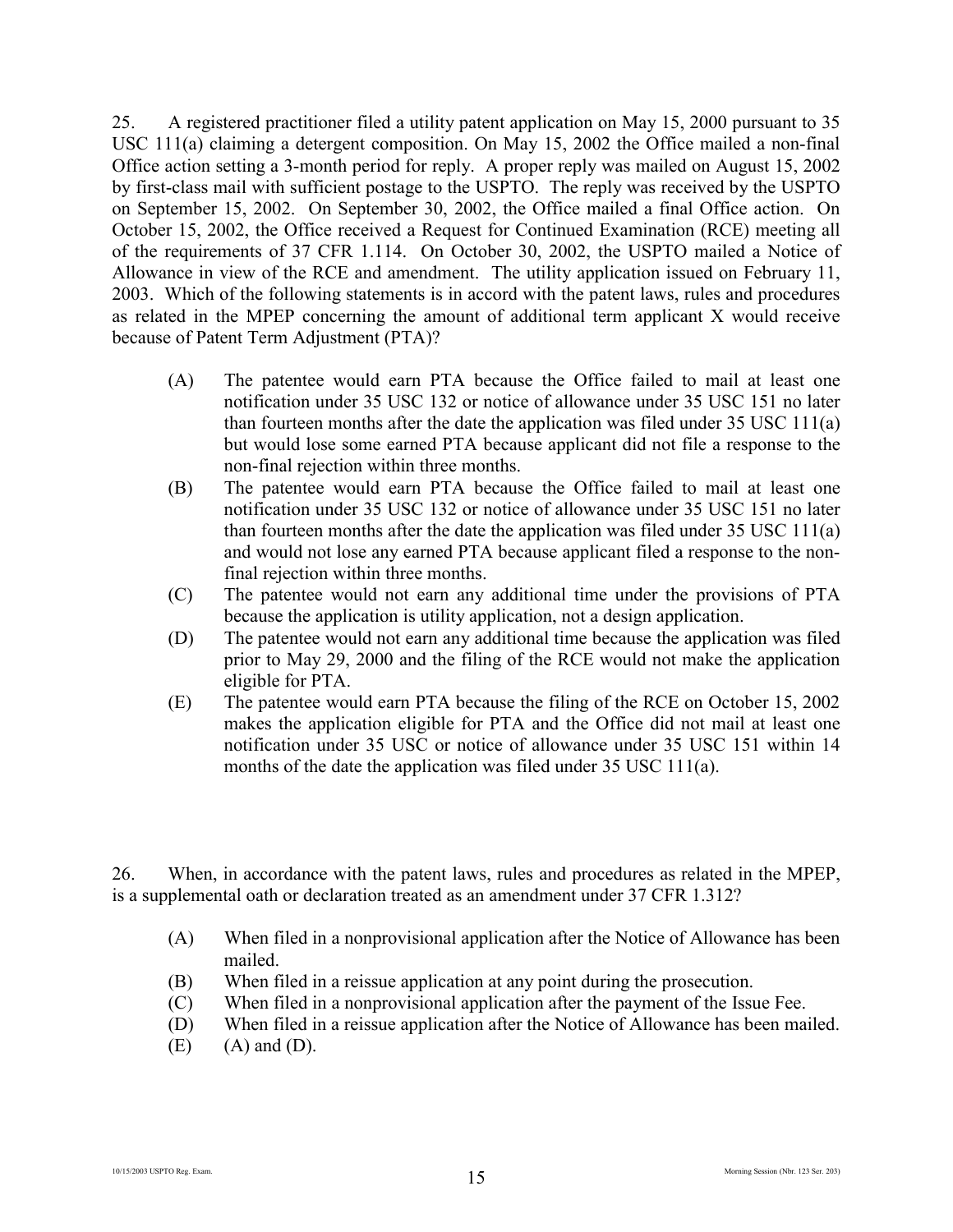27. In accordance with the patent laws, rules and procedures as related in the MPEP, which of the following is patentable subject matter under 35 USC 101?

- (A) A novel and unobvious abstract idea.
- (B) A previously undiscovered law of nature.
- (C) A billing process containing mathematical algorithms producing a written invoice.
- (D) A novel and unobvious discovery of a physical phenomenon.
- (E) All of the above.

28. A registered practitioner files a patent application with the following claim:

 1. A plastic insert for the bottom of a shopping cart comprising circular receptacles to receive wine bottles and to maintain them in an upright and stable position even while the shopping cart is moved about a store so that they do not fall and break.

Patent A discloses a plastic insert for the bottom of a shopping cart comprising rectangular receptacles to receive cereal boxes and to maintain them in an upright and stable position even while the shopping cart is moved about a store in order to keep them organized in the cart. Patent A also discloses that the receptacles could be any circular diameter to receive complementary shaped bottles or jars such as to securely hold 2-liter soft drink bottles or mayonnaise jars. A primary examiner rejected the claim as being obvious under 35 USC 103 over Patent A reasoning that Patent A suggests to one of ordinary skill in the art an insert for a shopping cart with circular receptacles for the purpose of stably maintaining any bottle, including wine bottles, while pushing the cart about a store so that the cart remains organized. Assume the examiner has made a sufficient *prima facie* case of obviousness. Following receipt of the rejection, the practitioner filed a timely reply. The practitioner argued that Patent A does not render obvious the claimed subject matter because there is no suggestion of a plastic insert to keep a wine bottle from falling and breaking in a shopping cart. Which of the following best explains why, in accordance with the patent laws, rules and the procedures as related in the MPEP, the examiner should or should not be persuaded by the practitioner's argument?

- (A) No, because Patent A suggests circular receptacles for any complementary bottle, albeit for a different purpose.
- (B) Yes, because there is no suggestion in Patent A that the plastic insert can hold a wine bottle.
- (C) Yes, because the claim uses the insert to keep the bottles from falling and breaking while Patent A uses the insert to keep the cart organized.
- (D) Yes, because Patent A is more interested in organizing boxes than holding bottles.
- (E) Yes, because the prevention from breakage is an unexpected property of the plastic insert.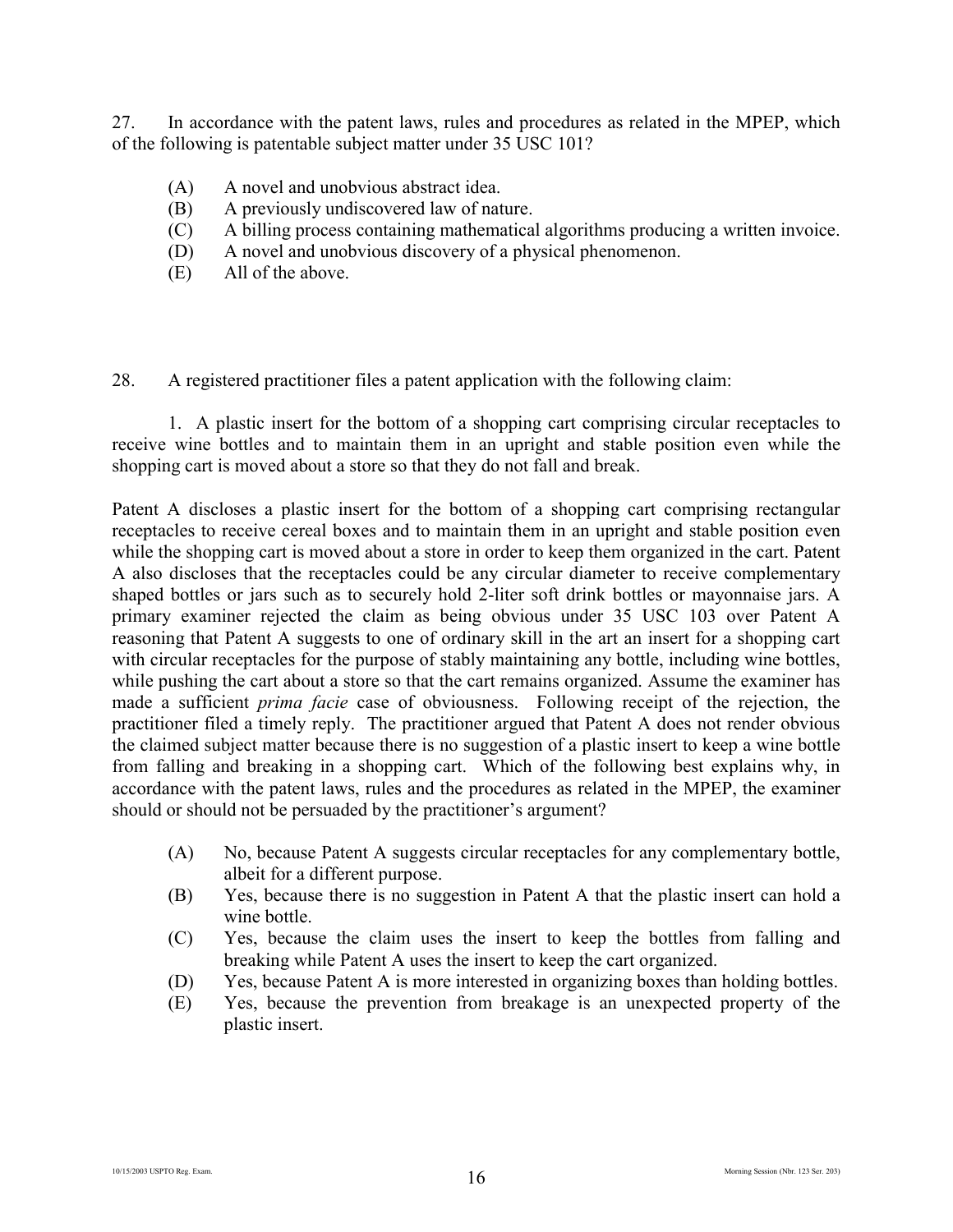29. In accordance with the patent laws, rules and procedures as related in the MPEP, which of the following statements regarding publications as references is incorrect?

- (A) A doctoral thesis indexed and shelved in a library can be sufficiently accessible to the public to constitute prior art as a printed publication.
- (B) Evidence showing routine business practices is never sufficient to establish the date on which a publication became accessible to the public.
- (C) A paper which is orally presented in a forum open to all interested persons can constitute a "printed publication" if written copies are disseminated without restriction.
- (D) Documents distributed only internally within an organization, which has an existing policy of confidentiality or agreement to remain confidential are not "printed publications" even if many copies are distributed.
- (E) A publication disseminated by mail is not available as prior art until it is received by at least one member of the public.

30. A registered practitioner receives an Office action for Application X, a patent application filed after November 29, 1999. The action contains a rejection of all the claims as being obvious under 35 USC 103(a) over Patent A in view of Patent B. Patent A is only available as prior art under 35 USC 102(e). Patent B is available under 35 USC 102(b). The practitioner seeks to disqualify Patent A as prior art under 35 USC 103(c). Which of the following would be sufficient evidence to disqualify Patent A as prior art in accordance with the patent laws, rules and procedures as related in the MPEP?

- (A) A declaration signed by an employee of Corporation K, who is not empowered to act on behalf of Corporation K, stating that at the time the invention claimed in Application X was made, the claimed invention and Patent A were commonly owned by Corporation K.
- (B) A declaration signed by the inventor of Patent A stating that at the time the invention claimed in Application X was made, the invention claimed in Application X and the invention claimed in Patent A were both subject to an obligation of assignment to the same person.
- (C) A statement by the inventor Jones, the sole inventor of Application X, saying that at the present time, Application X and Patent A are commonly owned.
- (D) A statement by the practitioner stating that Application X and Patent A were, at the time the invention claimed in Application X was made, commonly owned by the same person.
- (E) A statement by inventor Jones, the sole inventor of Application X, saying that at the time the invention claimed in Application X was made, Jones owned a majority interest in Patent A.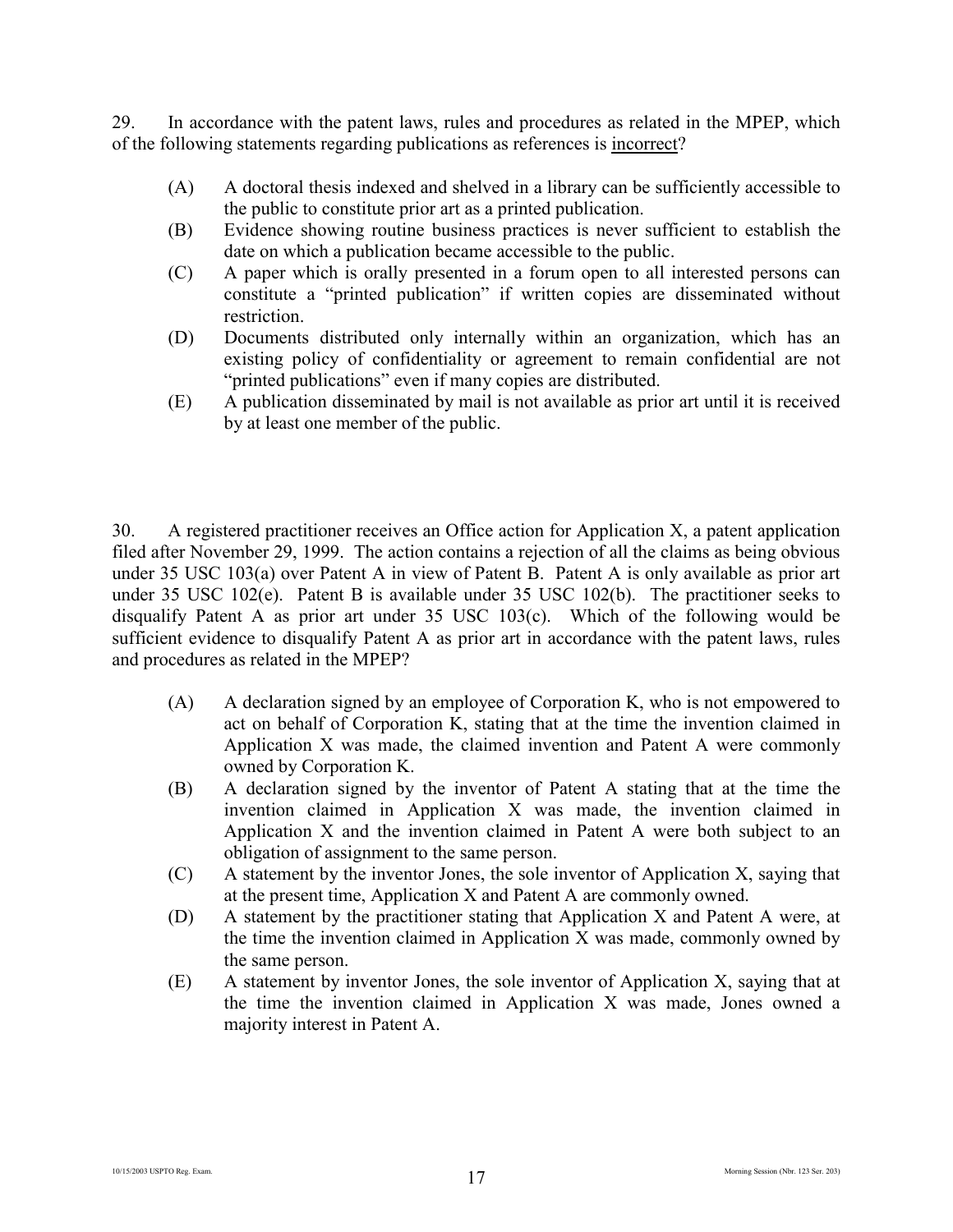31. Reexamination has been ordered following receipt of a request for reexamination of U.S. Patent X, filed by the patentee. Patent X contains independent claims 1 through 4, each directed to a hydrocyclone separator apparatus. They are the only claims that were ever presented during prosecution of the application that matured into Patent X. In the first Office action during reexamination, claims 1 through 4 are rejected as being obvious under 35 USC 103 over U.S. Patent Z. The apparatus is used for separating material, including fibers suspended in a liquid suspension, into a light fraction containing the fibers, and a heavy fraction containing rejects. Assume there are no issues under 35 USC 102, 103, or 112, and that any dependent claim is properly dependent. Recommend which of the following claims, if any, would be subject to rejection under 35 USC 305 for improperly enlarging the scope of the original claim in accordance with the patent laws, rules and procedures as related in the MPEP.

- (A) Claim 5. A hydrocyclone separator apparatus according to claim 4, wherein said blades are configured in the form of generally plane surfaces curved in one plane only.
- (B) Claim 5. A hydrocyclone separator apparatus according to claim 4, wherein the outlet duct is in the form of two frustro-conical portions joined at their narrow ends.
- (C) Claim 5. A method of separating material including fibers suspended in a liquid suspension comprising the steps of separating the material into a light fraction containing the fibers and a heavy fraction containing rejects, and converting the light fraction into a pulp and paper stock suspension.
- (D) Claim 5. A hydrocyclone separator apparatus according to claim 4, wherein the separator chamber is conical in shape having at the narrow end an outlet for the heavy fraction and at its wide end an outlet for the light fraction.
- (E) None of the above.

32. With respect to the examiner's burden in making an enablement rejection under 35 USC 112, first paragraph, which of the following statements is or are in accordance with the patent laws, rules and procedures as related in the MPEP?

- (1) The examiner may properly make an enablement rejection before construing the claims.
- (2) The examiner has the initial burden to establish a reasonable basis to question the enablement provided for the claimed invention.
- (3) The examiner need not give reasons for the uncertainty of the enablement when there is no evidence of operability beyond the disclosed embodiments.
	- (A) Statement (1) only
	- (B) Statement (2) only
	- (C) Statement (3) only
	- (D) Statements (1) and (2)
	- (E) Statements (1) and (3)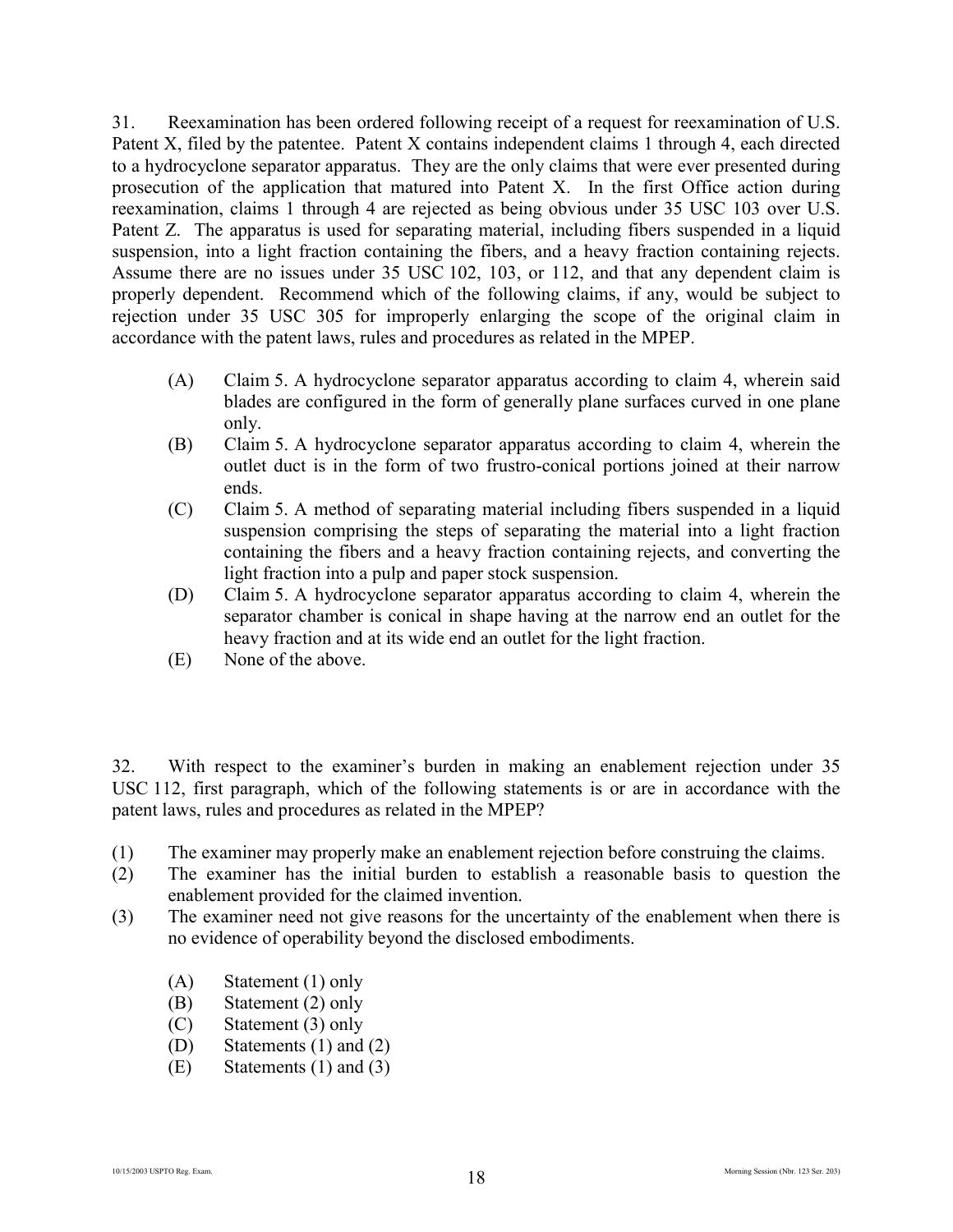33. Which of the following phrases taken from an independent claim has an antecedent basis problem according to the patent laws, rules and the procedures as related in the MPEP?

- (A) "the center of the circle having ...," where the claim does not previously recite that the circle has a "center."
- (B) "the major diameter of the ellipse being ...," where the claim does not previously recite that the ellipse has a "major diameter."
- (C) "the outer surface of the sphere being ...," where the claim does not previously recite that the sphere has an "outer surface."
- (D) "the lever of the machine being located ...," where the claim does not previously recite a "lever."
- (E) "the area of the rectangle being ...," where the claim does not previously define an "area."

34. A registered practitioner filed a utility application on February 11, 2002. On April 4, 2002, the practitioner filed an information disclosure statement (IDS) in the application. The practitioner received a notice of allowance dated January 3, 2003 soon after it was mailed. When discussing the application with the practitioner on January 21, 2003, and before paying the issue fee, the client notices for the first time that a reference, which is one of many patents obtained by the client's competitor, was inadvertently omitted from the IDS. The client has been aware of this reference since before the application was filed. The client is anxious to have this reference appear on the face of the patent as having been considered by the USPTO. Which of the following actions, if taken by the practitioner, would not be in accord with the patent law, rules and procedures as related by the MPEP?

- (A) Before paying the issue fee, timely file an IDS citing the reference, along with the certification specified in 37 CFR 1.97(e), and any necessary fees.
- (B) Within three months of the mail date of the notice of allowance, without paying the issue fee, timely file a Request for Continued Examination (RCE) under 37 CFR 1.114, accompanied by the fee for filing an RCE, and an IDS citing the reference.
- (C) Within three months of the mail date of the notice of allowance, without paying the issue fee, timely file a continuing application under 37 CFR 1.53(b), an IDS citing the reference, and any necessary fees.
- (D) After paying the issue fee, timely file a petition to withdraw the application from issue to permit the express abandonment of the application in favor of a continuing application, a continuation application under 37 CFR 1.53(b), an IDS citing the reference, and any necessary fees.
- (E) After paying the issue fee, timely file a petition to withdraw the application from issue to permit consideration of a Request for Continued Examination (RCE) under 37 CFR 1.114, the fee for filing an RCE, and an IDS citing the reference.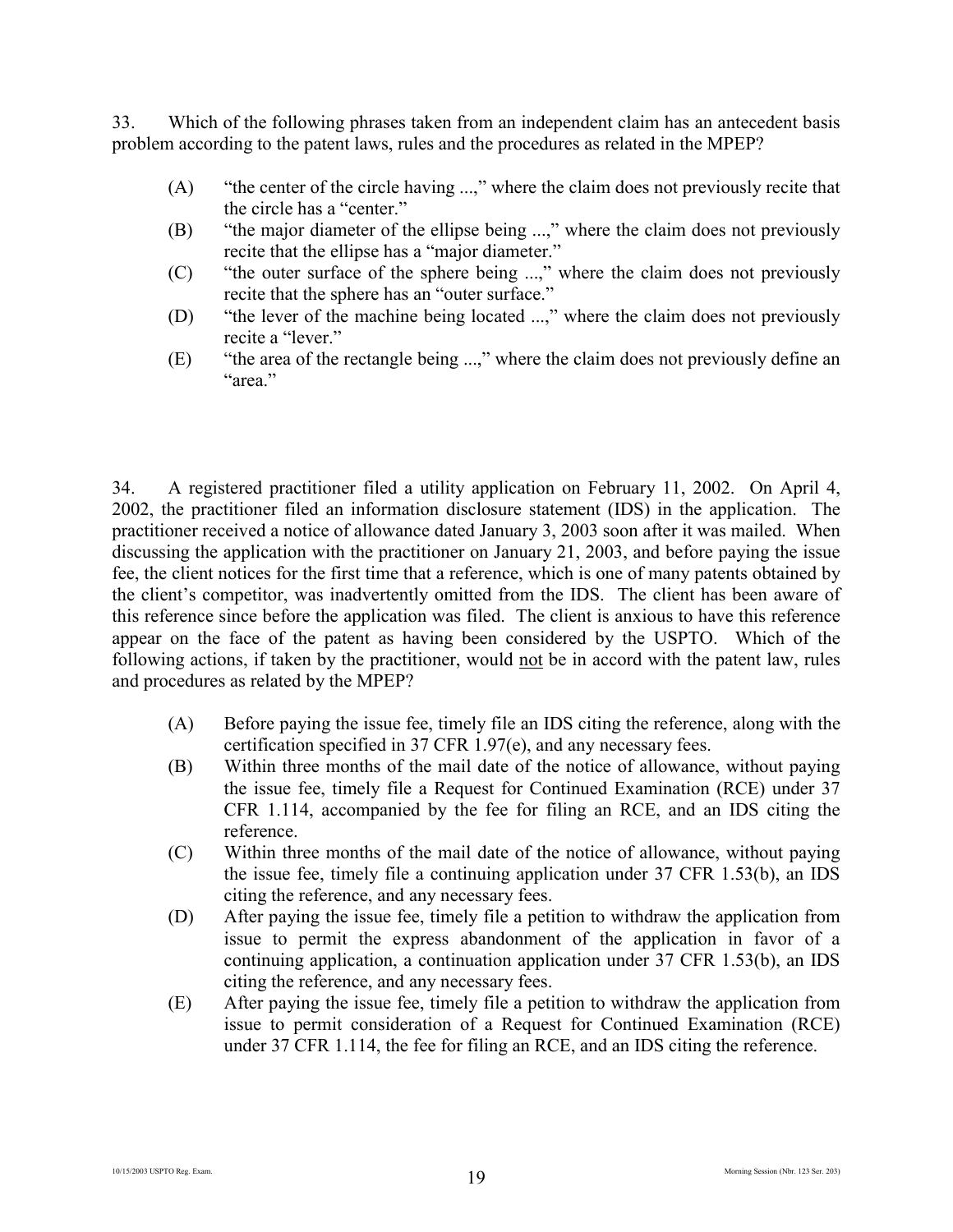35. A registered practitioner files an amendment to the client's claim which inserts language into the claim. The primary examiner improperly rejects the claim under 35 USC 112, first paragraph, description requirement. The examiner's rejection states that the amendment inserted new matter which does not have descriptive support in the original specification. The examiner correctly points out that there is no literal support for the amendatory claim language in the original specification, but erroneously concludes that it constitutes new matter. Assume that there is support for the amendment in the original disclosure. In accordance with the patent laws, rules and procedures as related in the MPEP, a proper reply would include which of the following argument(s) to show the examiner is in error?

- (A) The original specification would enable one of ordinary skill in the art to practice the invention as now claimed.
- (B) Literal support for new claim language is not required.
- (C) The original specification reasonably conveys to one of ordinary skill in the art that the inventor had the claimed invention in his/her possession as of the filing date of the application.
- (D) The new claim language is described in a related application filed by the inventor that is now a U.S. patent.
- $(E)$  (B) and  $(C)$ .

36. A registered practitioner filed a patent application in the Office in 1999. Following examination and a final rejection, the practitioner timely filed a proper notice of appeal and a proper appeal brief in the application wherein claims 1-3 stand rejected, claims 4 and 5, which depend from claim 1, stand objected to as depending from a rejected claim but are otherwise allowable, and claims 6-10 stand allowed. The appeal involves claims 1-3. After the brief was filed but prior to a decision by the Board of Patent Appeals and Interferences, the practitioner filed a request for continued examination (RCE) with a submission in accordance with 37 CFR 1.114 without paying the fee set forth in 37 CFR 1.17(e). In accordance with the patent laws, rules and procedures as related in the MPEP, what effect does the filing of the RCE without the fee set forth in Rule 1.17(e) have on the application under appeal?

- (A) The application is abandoned.
- (B) The application is still pending and under appeal awaiting a decision by the Board of Patent Appeals and Interferences, because the RCE was improper.
- (C) The application is still pending; the appeal is considered withdrawn and the application will be passed to issue with claims 1-3 canceled and claims 4-10 allowed.
- (D) The application is still pending; the appeal is considered withdrawn and the application will be passed to issue with claims 1-5 canceled and claims 6-10 allowed.
- (E) The appeal is withdrawn; the application is returned to the primary examiner and prosecution is reopened as to claims 1-10.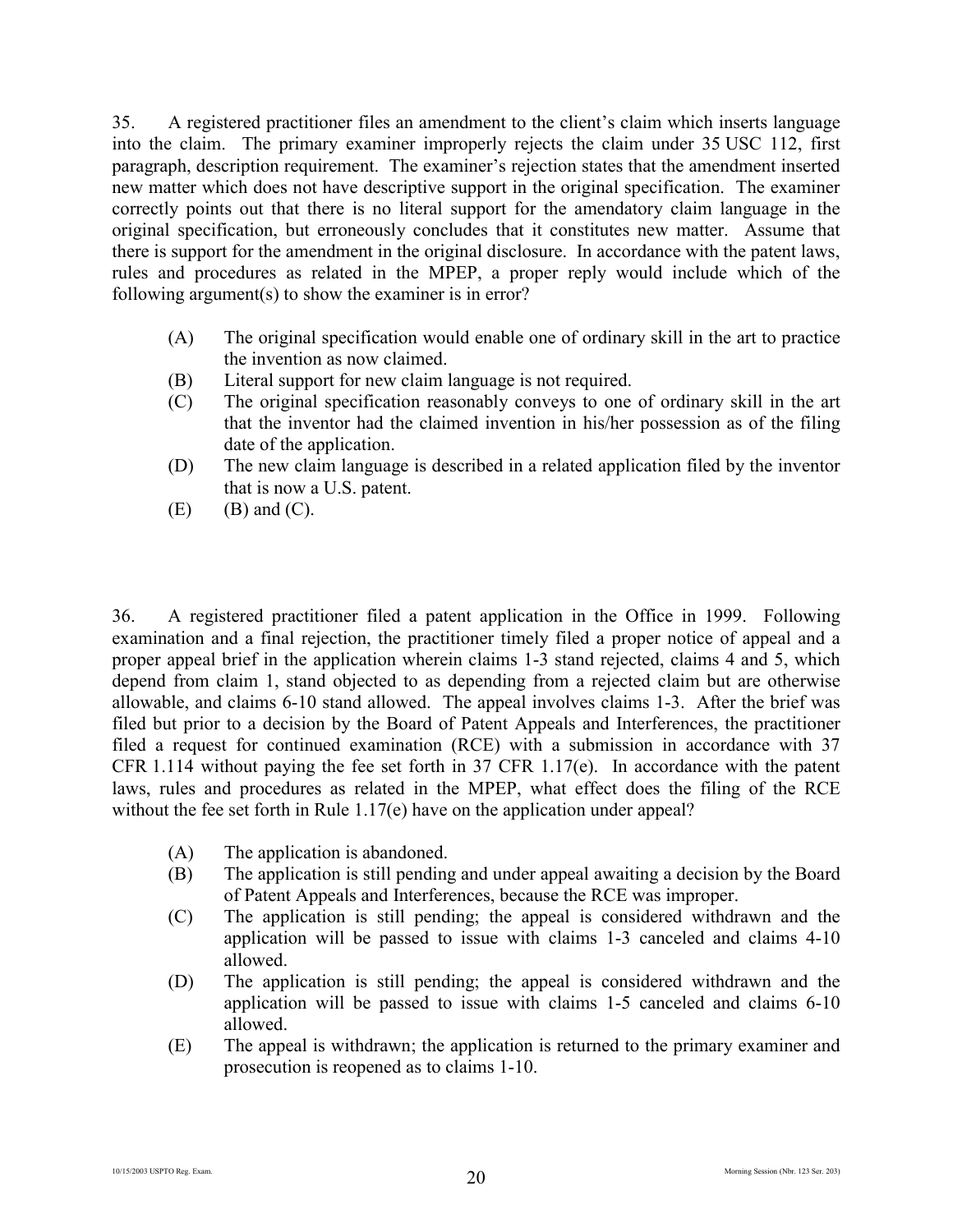37. Applicant filed an application containing a claim directed to a polishing wheel coated with diamond grit particles. The application discloses, but does not claim, a diamond grit particle size of 5-7 microns. The examiner rejected the claim under 35 USC 102(b) as being anticipated by a U.S. patent which disclosed as its invention a polishing wheel in accordance with the claim of the application but coated with glass grit particles instead of diamond grit particles. The applied patent, which issued more than 1 year prior to the effective filing date of the application, also disclosed that diamond grit particles were known for coating on polishing wheels but were inferior to glass grit particles because they were more expensive and did not adhere as well to the polishing wheel. The applied patent disclosed a grit particle size of 50-100 microns. Which of the following timely taken courses of action would comply with the patent laws, rules and procedures as related in the MPEP for overcoming the rejection?

- (A) Argue that the patent teaches away from the use of a diamond grit particle coating on a polishing wheel and thus does not teach the claimed invention.
- (B) File a declaration under 37 CFR 1.132 showing unexpected results using diamond grit rather than glass grit.
- (C) Antedate the applied patent by filing a declaration under 37 CFR 1.131 showing that applicant invented the claimed subject matter prior to the effective date of the applied patent.
- (D) Argue the applied patent is nonanalogous art.
- (E) Amend the claim by adding a limitation that the diamond grit particle size is 5-7 microns, and arguing that the claimed invention differs from applied patent by limited the diamond grit particle size to 5-7 microns.

38. Prosecution before the primary examiner results in the rejection of claim 1. Claim 2 was objected to as being allowable except for its dependency from claim 1. Independent claim 3 has been allowed. The rejection of claim 1 is properly appealed to the Board of Patent Appeals and Interferences. The Board properly affirms the rejection of claim 1. Appellant has filed no response to the decision of the Board, the appellant has taken no action, and the time for filing an appeal to the court or a civil action has expired. In accordance with the patent laws, rules and procedures as related in the MPEP, which of the following actions is the most appropriate response by the examiner?

- (A) The examiner should hold the application abandoned.
- (B) The examiner should cancel claim 1, convert dependent claim 2 into independent form by examiner's amendment, and allow the application.
- (C) The examiner should set a 1-month time limit in which appellant may rewrite the dependent claim in independent form.
- (D) The examiner should cancel claims 1 and 2 and allow the application with claim 3 only.
- (E) None of the above.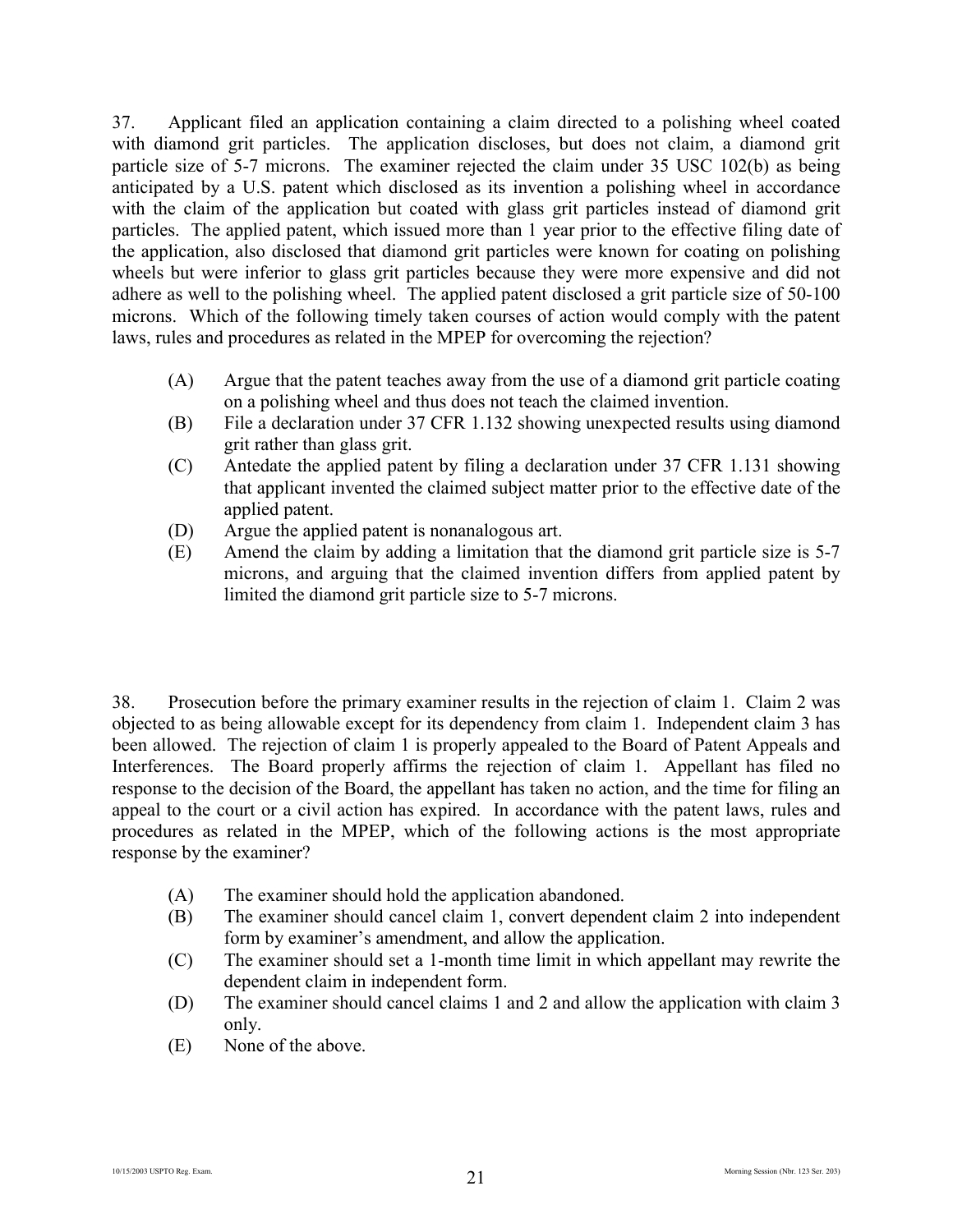39. On May 1, 2001, a complete patent application was filed with the USPTO naming H as the sole inventor. A primary examiner rejected all the claims in the application under 35 USC 102(e) as being anticipated by a U.S. Patent granted to inventors H and S. The patent was granted on September 25, 2001 on an application filed on December 7, 2000. The claims of the patent application and U.S. patent define the same patentable invention as defined in 37 CFR 1.601(n). The U.S. patent and the application have common ownership. Which of the following, if properly submitted by applicant, would overcome the rejection in accordance with the patent laws, rules and procedures as related in the MPEP?

- (A) File a terminal disclaimer in accordance with 37 CFR 1.321(c).
- (B) File a declaration under 37 CFR 1.131 to establish the inventor invented the subject matter of the rejected claim prior to the effective date of the reference X.
- (C) File a declaration stating that the application and patent are currently owned by the same party, and that the inventor named in the application is the prior inventor under 35 USC 104.
- $(D)$   $(A)$  and  $(C)$ .
- (E) All of the above.

40. In accordance with patent laws, rules and procedures as related in the MPEP, which of the following transitional phrases exclude additional, unrecited elements or method steps from the scope of a claim?

- (A) Comprising;
- (B) Containing;
- (C) Characterized by;
- (D) Including; or
- (E) None of the above.

41. Assume that each claim 5 is in a different patent application. Recommend which, if any, of the following wording is in accord with the patent laws, rules and procedures as related in the MPEP for a multiple dependent claim.

- (A) Claim 5. A gadget according to claims 1-3, in which …
- (B) Claim 5. A gadget as in claims 1, 2, 3, and/or 4, in which …
- (C) Claim 5. A gadget as in claim 1 or 2, made by the process of claim 3 or 4, in which …
- (D) Claim 5. A gadget as in either claim 6 or claim 8, in which …
- (E) None of the above are proper multiple dependent claims.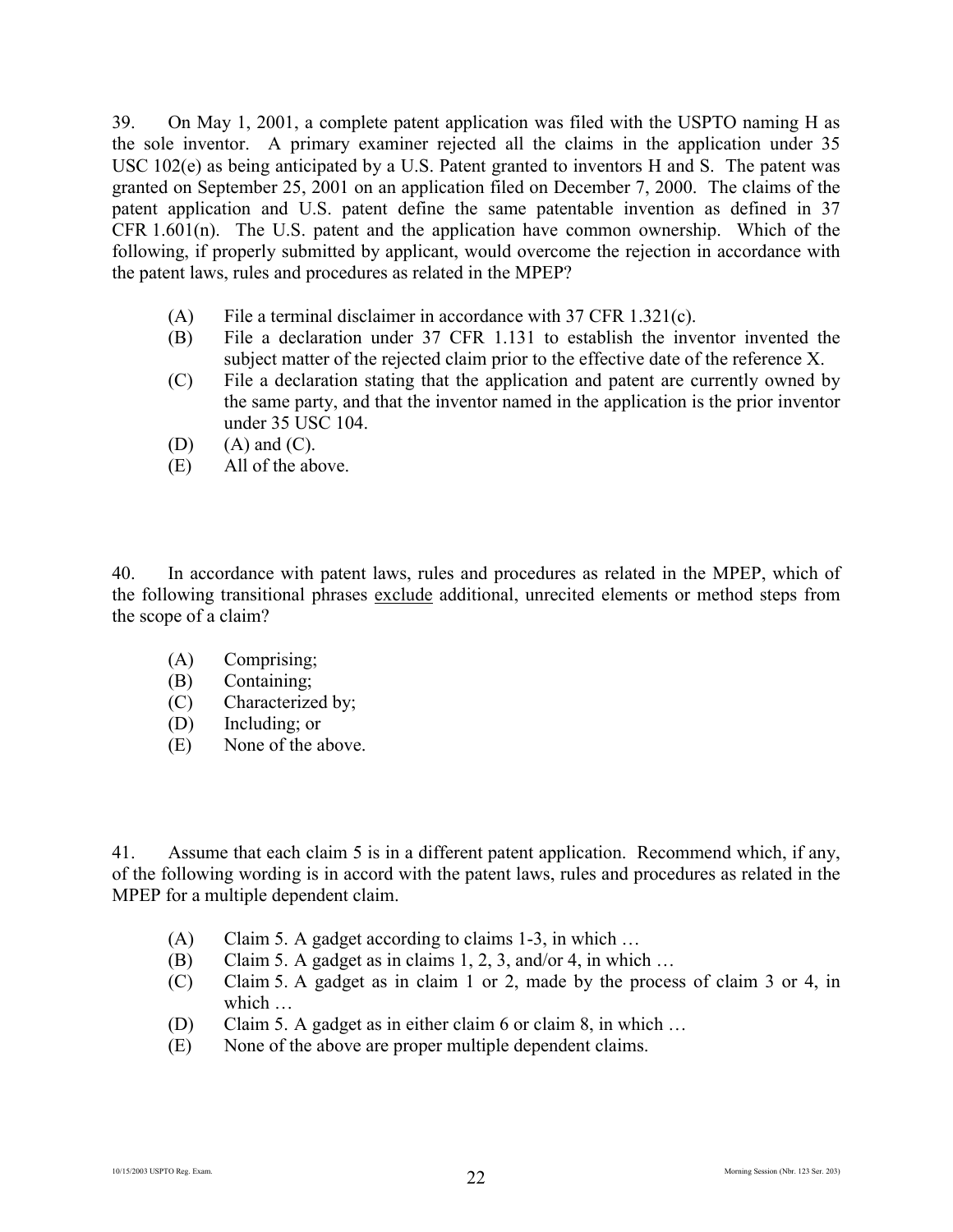42. A registered practitioner filed a first patent application wherein claims 1-10 claims are directed to a widget and claims 11-20 are directed to a method of making a widget. Following a proper restriction requirement, claims 1-10 were elected for prosecution. The primary examiner rejected claims 1-10. The practitioner filed a reply that only consisted of argument. The examiner was unpersuaded by the argument, and entered a final rejection of claims 1-10. In reply, the practitioner filed a continuing application containing claims 1-10 directed to a widget, and claims 11-20 directed to a method of using a widget. In the continuing application, the examiner enters a new written restriction requirement requiring a provisional election between claims 1-10 and claims 11-20. The practitioner believes the new restriction requirement is improper and would like the rejection in the parent application reviewed as well. The new restriction requirement has not been made final. Which of the following best describes whether and why, in accordance with the patent laws, rules, and procedures as related by the MPEP, the reply to the restriction requirement may be by appeal to the Board of Patent Appeals and Interferences?

- (A) Yes. An immediate appeal to the Board can be filed to review the restriction requirement if any claims have been twice rejected.
- (B) No. An immediate appeal cannot be filed to the Board because the new claims directed to a method of using a widget have not been twice rejected.
- (C) Yes. An immediate appeal can be filed for any claims that have been twice rejected because the Board can also review any second restriction requirement made against the same claims.
- (D) No. An immediate appeal to the Board cannot be lodged because a provisional election has not been made of either the claims to a widget or claims to a method of use of the widget.
- (E) No. An immediate appeal cannot be taken because no claims are currently under rejection. Review of a final restriction requirement is only possible as a petitionable matter before a Technology Center Director. It is not an appealable matter to the Board.

43. In accordance with the patent laws, rules and procedures as related in the MPEP, where the independent claim in an application is to an article of manufacture, then a dependent claim to the article of manufacture does not comply with 35 USC 112, fourth paragraph, if:

- (A) the further limitation changes the scope of the dependent claim from that of the claim from which it depends.
- (B) the further limitation of the dependent claim is not significant.
- (C) it does not refer back to and further limit the claim from which it depends.
- (D) it relates to a separate invention.
- (E) it is separately classified from the claim from which it depends.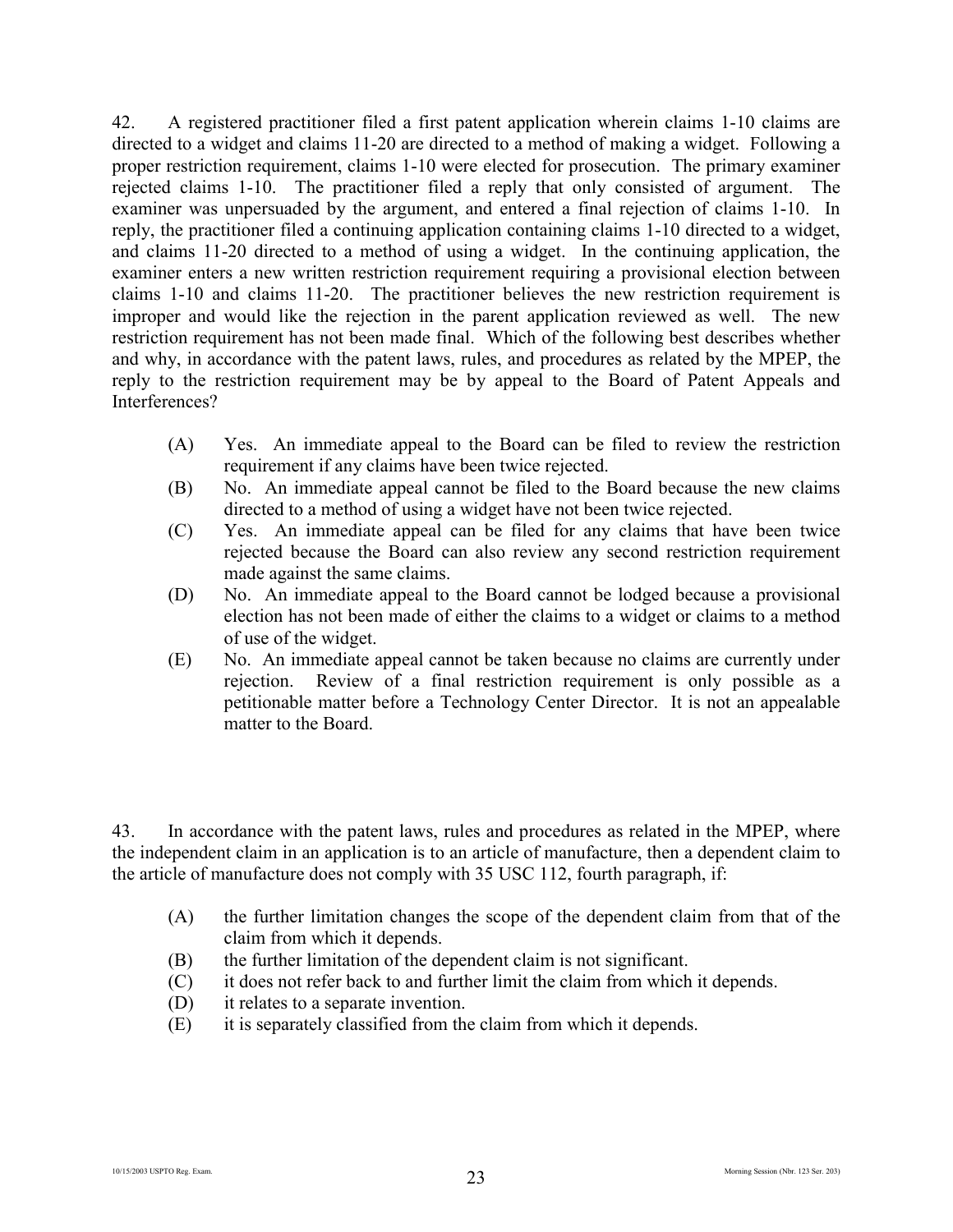44. A registered practitioner filed in the USPTO a client's utility patent application on December 30, 2002. The application was filed with a request for nonpublication, certifying that the invention disclosed in the U.S. application has not and will not be the subject of an application in another country, or under a multilateral international agreement, that requires eighteen month publication. Subsequently, the client files an application in Japan on the invention and some recent improvements to the invention. The improvements are not disclosed or supported in the utility application. Japan is a country that requires eighteen month publication. Two months after filing the application in Japan, and before filing any other papers in the USPTO, the client remembers that a nonpublication request was filed and informs the practitioner about the application that was filed in Japan. Which of the following courses of action is in accordance with the patent laws, rules and procedures as related in the MPEP?

- (A) The application is abandoned because the practitioner did not rescind the nonpublication request and provide notice of foreign filing within 45 days of having filed the application in Japan. The applicant must now file a petition and fee to revive under 37 CFR 1.137(b).
- (B) The application is abandoned because the applicant did not rescind the nonpublication request before filing the application in Japan. The applicant must now file a petition and fee to revive under 37 CFR 1.137(b).
- (C) The applicant should file an amendment to the specification of the U.S. application, adding the recent improvements to the disclosure in the specification.
- (D) The application is abandoned because the applicant did not rescind the nonpublication request by notifying the Office under 37 CFR 1.213(c) within the appropriate time. The applicant must now file a petition and fee to revive under 37 CFR 1.137(b).
- (E) The applicant could today notify the USPTO of the foreign filing. It is not necessary to file a petition and fee to revive for the application to continue to be examined in the USPTO.

45. In accordance with patent laws, rules and procedures as related in the MPEP, an abandoned U.S. patent application:

- (A) is never available as evidence of prior art.
- (B) may become prior art only when it is properly incorporated by reference in the disclosure of a U.S. patent.
- (C) may become prior art as of its filing date, but only if it is properly incorporated by reference in the disclosure of a U.S. patent.
- (D) may become evidence of prior art as of its filing date, but only if it is properly incorporated by reference in the disclosure of a U.S. patent or U.S. application publication.
- (E) may become prior art when it is properly incorporated by reference in the disclosure of a U.S. application publication.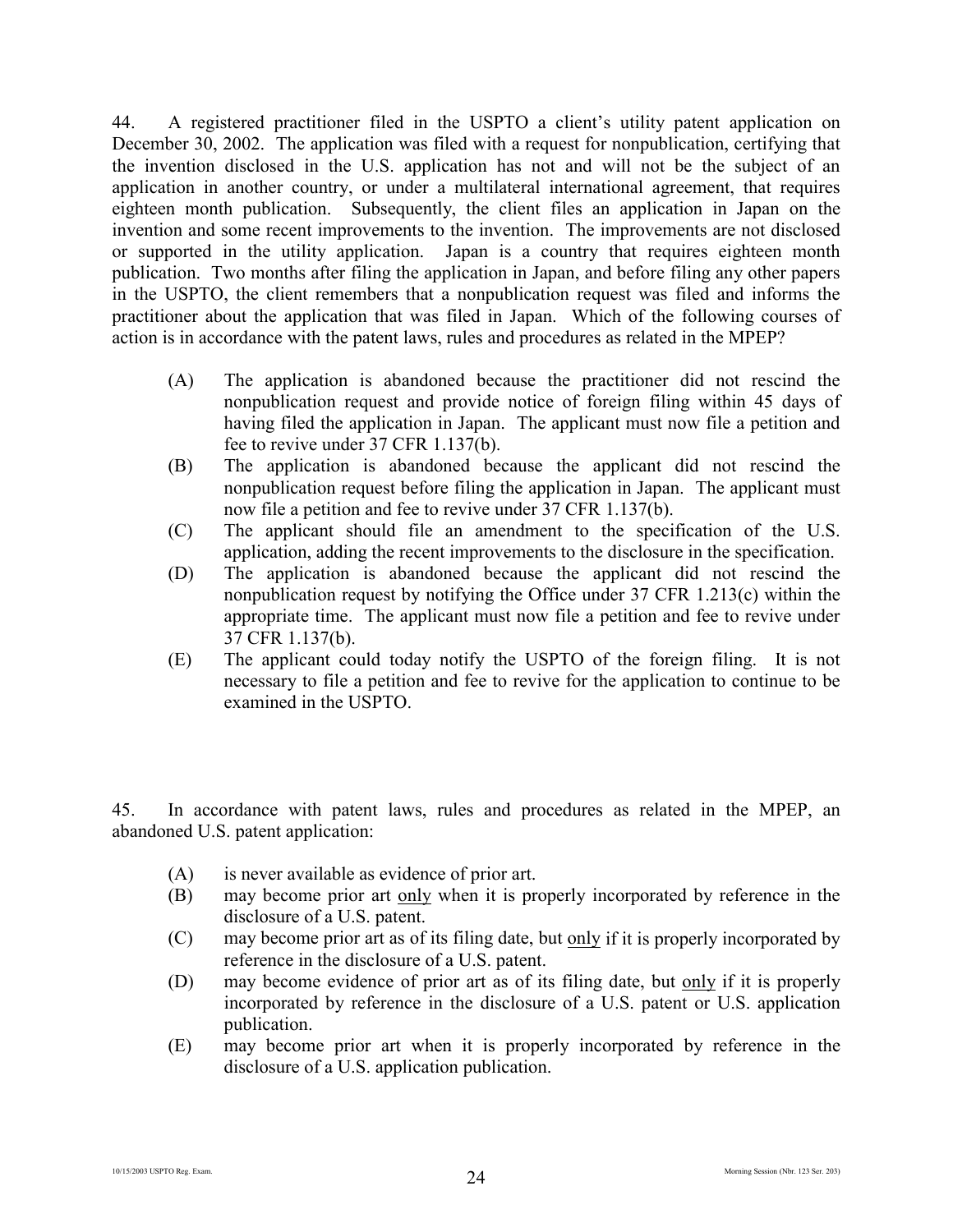46. In accordance with the patent law, rules and procedures as related by the MPEP, which of the following is not a "printed publication" under 35 USC 102(b), with respect to a patent application filed June 1, 2002?

- (A) A paper that was orally presented at a meeting held May 1, 2001, where the meeting was open to all interested persons and the paper was distributed in written form to six people without restriction.
- (B) A doctoral thesis that was indexed, cataloged, and shelved May 1, 2001, in a single, university library.
- (C) A research report distributed May 1, 2001, in numerous copies but only internally within an organization to persons who understood the organization's unwritten policy of confidentiality regarding such reports.
- (D) A reference available only in electronic form on the Internet, which states that it was publicly posted May 1, 2001.
- (E) A technical manual that was shelved and cataloged in a public library as of May 1, 2001, where there is no evidence that anyone ever actually looked at the manual.

47. In accordance with the patent laws, rules and procedures as related in the MPEP, which of the following statements regarding claim interpretation during patent prosecution is incorrect?

- (A) A claim is to be given its broadest reasonable interpretation in light of the supporting disclosure in the specification.
- (B) Because a claim is read in light of the specification, the claim may properly be narrowed by interpreting it as including elements or steps disclosed in the specification but not recited in the claim.
- (C) If an applicant does not define a claim term in the specification, that term is given its ordinary meaning in the art.
- (D) When an explicit definition of a claim term is provided in an applicant's specification, that definition controls the interpretation of the term as it is used in the claims.
- (E) Means plus function language in claims which defines the characteristics of a machine or manufacture includes only the corresponding structures or materials disclosed in the specification and equivalents thereof.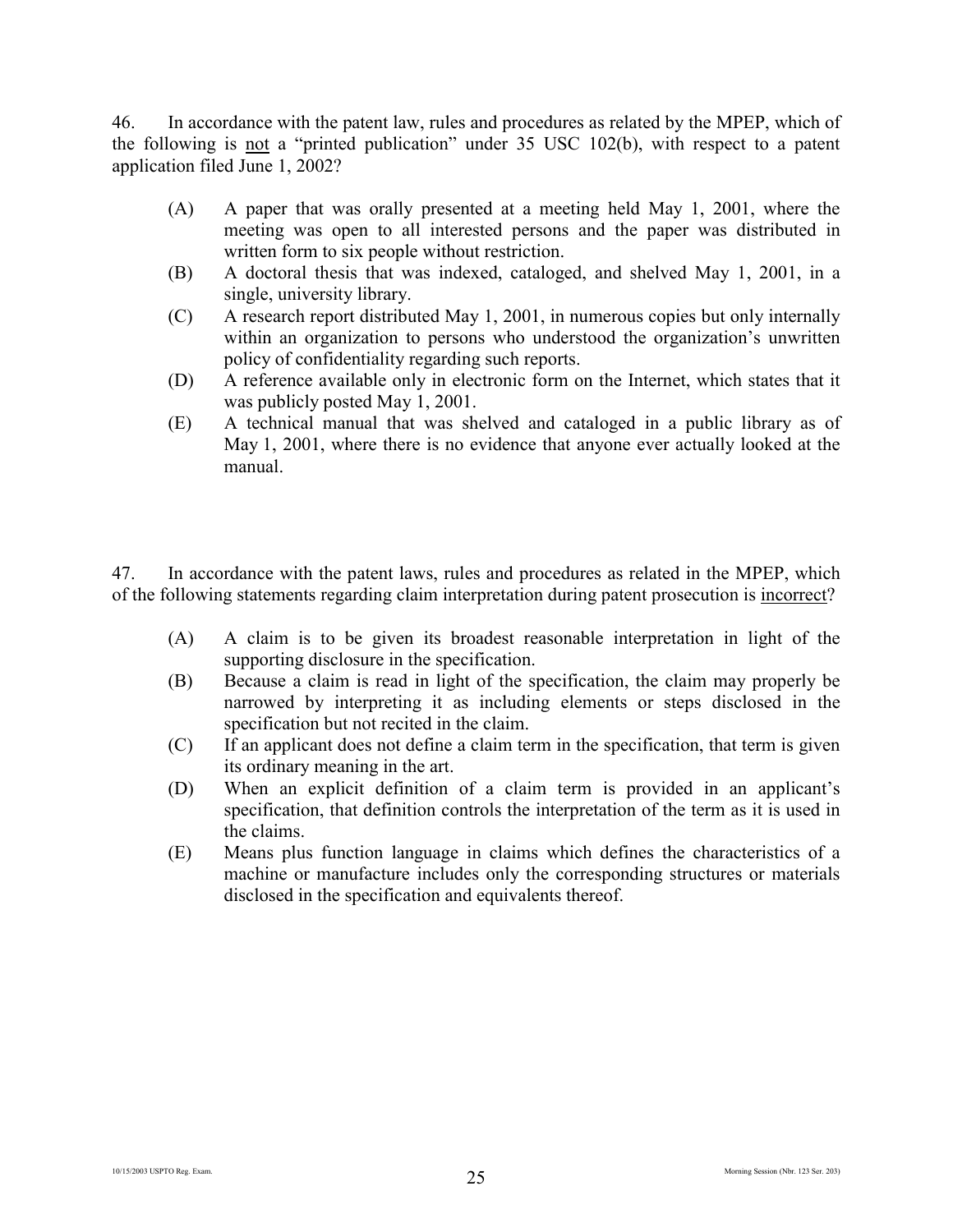48. Buddy is a recent father and a machinist at a local machine shop. One day while driving to work, Buddy conceived an idea for an improved baby stroller. He quickly worked out many of the details of how to build such an improved stroller, but he still had questions. Buddy later explained his idea to his employer and showed the employer detailed preliminary drawings of the stroller without any agreement as to confidentiality. Buddy wanted use of his employer's machine shop to build a model. Buddy's employer was also excited about the stroller idea and its commercial potential, and the two quickly reached an oral agreement. Buddy would have free use of the machine shop equipment and supplies after regular business hours to work on his model. In exchange, Buddy agreed to assign any patent rights in his invention to the employer for \$1,000.00. Only Buddy and, occasionally, his employer were ever present in the shop when Buddy was working on the stroller. Buddy finalized the design just over a year later, and a nonprovisional patent application was on file within a month of finalization along with a recently executed written assignment of the rights in the invention to Buddy's employer. During prosecution of the patent application, the examiner learned of the oral agreement between Buddy and his employer, and rejected the claims on the basis that the invention was on sale more than one year before the application filing date. Determine which of the following would provide the most reasonable basis for traversing the rejection in accordance with the patent laws, rules and procedures as related in the MPEP.

- (A) The examiner cannot properly make the rejection because it is not based on prior art patents or printed publications.
- (B) The oral agreement was a private transaction between Buddy and his employer and no private transaction can provide a basis for an on-sale bar.
- (C) An assignment or sale of the rights in an invention and potential patent rights is not a sale of "the invention" that would operate as a bar to patentability under 35 USC 102(b).
- (D) There can be no on-sale bar even though there was no express requirement of confidentiality because no one other than Buddy's employer was present in the shop when Buddy was working on the stroller and the oral agreement was not public.
- (E) Although the oral agreement to assign the patent to Buddy's employer was made more than a year before the filing date, the written assignment was less than a year before the filing date, and under the Statute of Frauds, sales for more than \$500.00 require a written agreement. A rejection based on the on-sale bar can never be made unless there is an actual sale.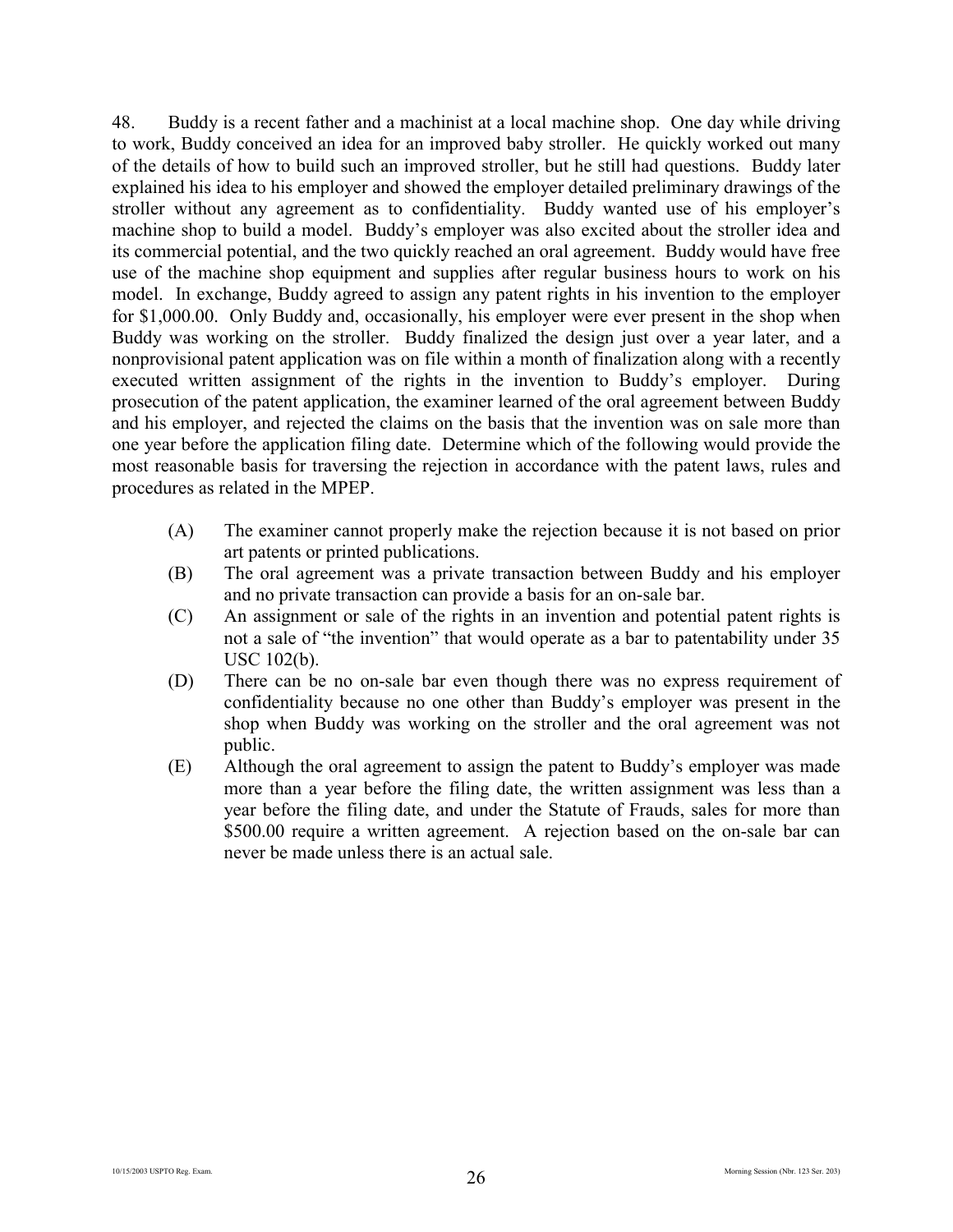49. Inventor files an application for a non-theoretical metal alloy. The application as originally filed contains the following Claim 1:

 1. A metal alloy comprising at least 20% by volume of iron; at least 10% by volume of gallium, and at least 10% by volume of copper.

In accordance with the patent law, rules and procedures as related by the MPEP, which of the following claims would be properly held indefinite under 35 USC 112(2)?

- (A) Claim 2: The alloy of claim 1 containing 66% by volume of gallium and 14% by volume of copper.
- (B) Claim 2: The alloy of claim 1 containing at least 21% by volume of iron, 11% by volume of gallium, and 10.01% by volume of copper.
- (C) Claim 2: The alloy of claim 1 containing 20% by volume of iron, 10% by volume of gallium, and 10% by volume of copper.
- (D) Claim 2: The alloy of claim 1 containing 54% by volume of copper and 27% by volume of gallium.
- (E) Claim 2: The alloy of claim 1 containing at least 1% by volume of silver.

50. Ben hires a registered practitioner to prosecute his patent application. The practitioner drafted an application having fifteen claims. Claim 1 is independent, and each of claims 2-15 are singularly dependent upon claim 1. A proper non-final Office action is mailed to the practitioner. Following consultation with Ben, the practitioner timely prepared, signed, and filed a reply to the Office action containing an amendment that does not add new matter, but does add claims 16-27. Each of claims 16-27 is directed to the same invention sought to be patented through claims 1-15. The dependency of each of claims 16-27 reads "any of claims 5-15." For purposes of fee calculation in accordance with the patent laws, rules and procedures as related in the MPEP, how many total claims are contained in the application after the amendment is entered?

- (A) One hundred thirty-six.
- (B) One hundred thirty-five.
- (C) Twenty-seven.
- (D) One hundred forty-seven.
- (E) Fifteen.